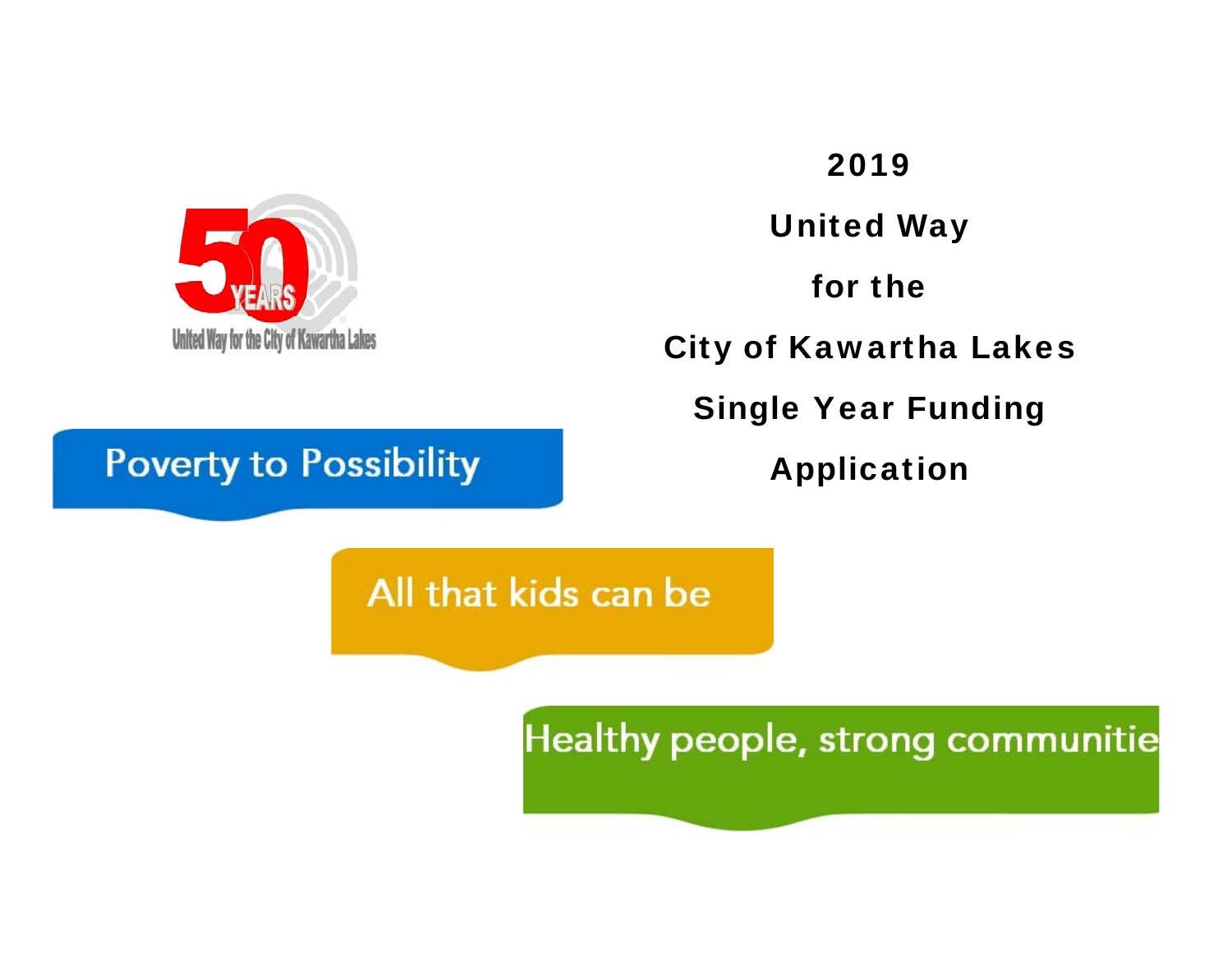

*United Way for the City of Kawartha Lakes Application for Funding-2019/2020*

**Submission deadline: February 1/19 @ 12 p.m.**  LATE OR INCOMPLETE SUBMISSIONS WILL NOT BE ACCEPTED

#### **SECTION A: GENERAL INFORMATION**

#### **A1. Address and Contact Information**

| <b>Name of Agency:</b> | <b>Contact Person:</b> |
|------------------------|------------------------|
| <b>Street Address:</b> | Title:                 |
| Telephone:             | Email:                 |
| Fax:                   |                        |
| Email:                 |                        |
| <b>Website:</b>        |                        |

**NOTE: All funds raised in City of Kawartha Lakes are invested within its' boundaries. All funds raised in Haliburton County are invested within its' boundaries.** 

**A2. Funding Request** Please remember that United Way does not provide deficit funding, capital funding or operating reserve funding. Our Organization is applying for:

| $\Box$ Core Funding                          | <b>Program Funding</b> | <b>New Program Funding</b> |
|----------------------------------------------|------------------------|----------------------------|
| Current United Way Funding (Total): *        |                        |                            |
| 2019/2020 Requested Funding (Total):         |                        |                            |
| When is your year end:                       |                        |                            |
| What is your Charitable Registration Number: |                        |                            |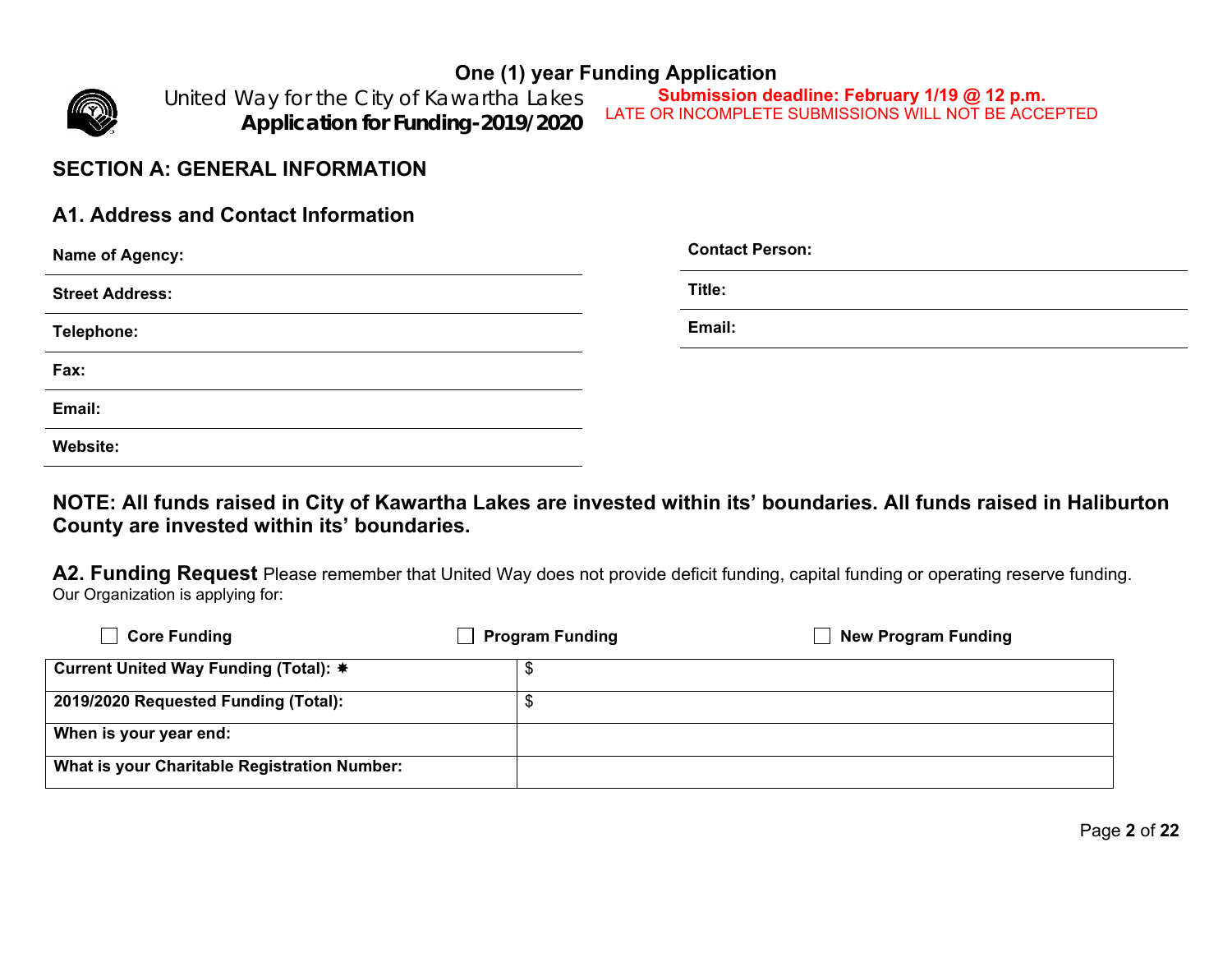

*United Way for the City of Kawartha Lakes Application for Funding-2019/2020*

**Submission deadline: February 1/19 @ 12 p.m.**  LATE OR INCOMPLETE SUBMISSIONS WILL NOT BE ACCEPTED

## **A2. Funding Request continued**

| <b>Current United Way Funded Programs</b> |                        | <b>Funding Amount Requested</b> |
|-------------------------------------------|------------------------|---------------------------------|
| <b>Program Name</b>                       | <b>Current Funding</b> | 2019/2020                       |
|                                           |                        |                                 |
|                                           |                        |                                 |
| 3                                         |                        |                                 |
| $\mathbf{A}$                              |                        |                                 |
| -5.                                       |                        |                                 |
| Total Program Funds Requested             |                        |                                 |

| <b>New Program Requests</b>              |                                 |  |  |  |  |  |  |
|------------------------------------------|---------------------------------|--|--|--|--|--|--|
| <b>Program Name</b>                      | <b>Funding Amount Requested</b> |  |  |  |  |  |  |
|                                          | 2019/20                         |  |  |  |  |  |  |
|                                          |                                 |  |  |  |  |  |  |
| $\mathcal{P}$                            |                                 |  |  |  |  |  |  |
| 3 <sub>1</sub>                           |                                 |  |  |  |  |  |  |
| -4.                                      |                                 |  |  |  |  |  |  |
| <b>Total New Program Funds Requested</b> |                                 |  |  |  |  |  |  |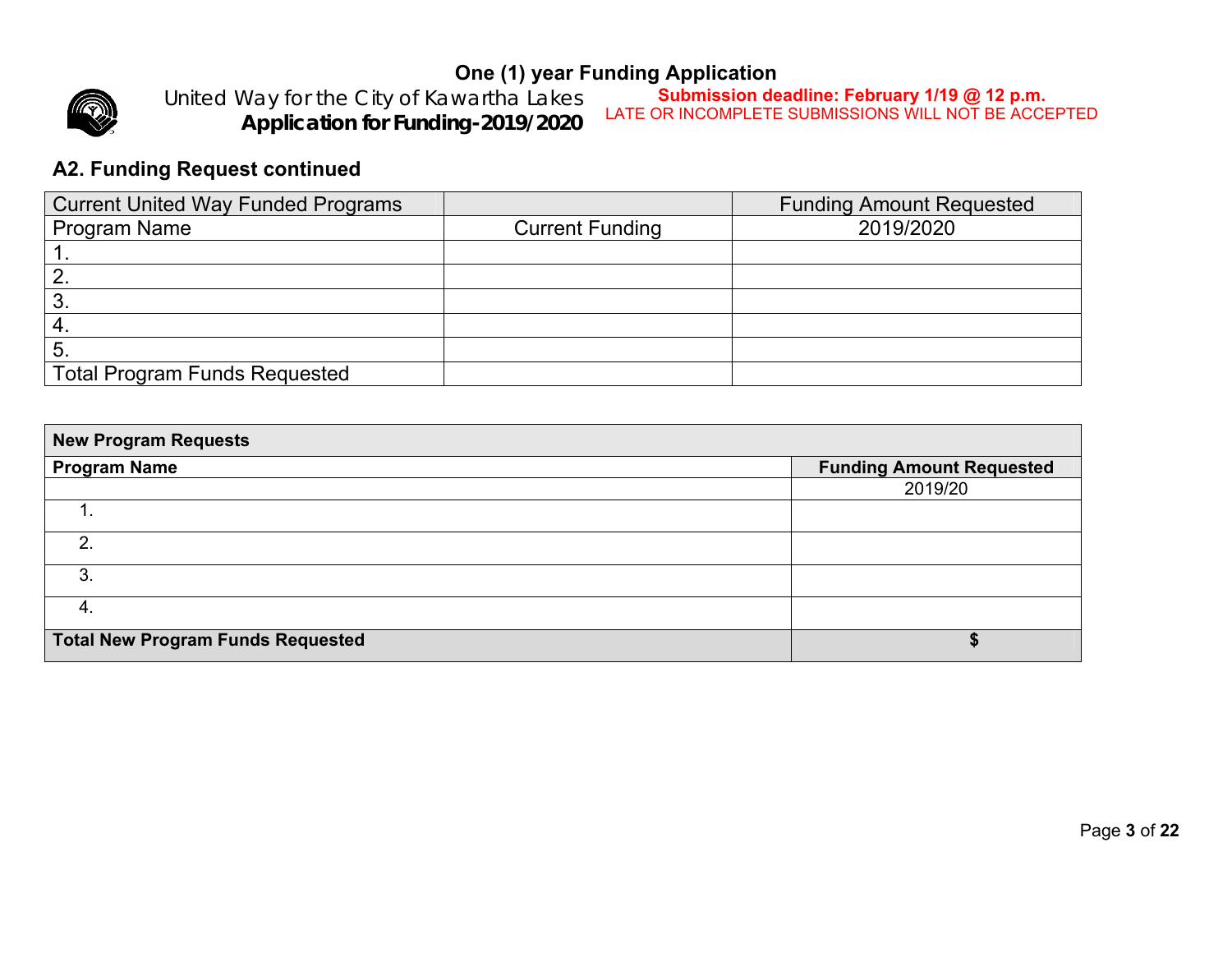

*United Way for the City of Kawartha Lakes Application for Funding-2019/2020*

**Submission deadline: February 1/19 @ 12 p.m.**  LATE OR INCOMPLETE SUBMISSIONS WILL NOT BE ACCEPTED

#### **A.3 Agency Information**

**What is the mission statement of your agency?** 

Please complete the charts below. Feel free to insert additional rows where necessary. (Note: Statistical information is to reflect the activity of your agency in City of Kawartha Lakes and/or Haliburton County)

| <b>Current Staff and Volunteer Information</b> |                                               |                               |                                                          |                                       |                                       |  |  |  |
|------------------------------------------------|-----------------------------------------------|-------------------------------|----------------------------------------------------------|---------------------------------------|---------------------------------------|--|--|--|
| <b>Total # Agency</b><br><b>Volunteers</b>     | <b>Program / Service</b><br><b>Volunteers</b> | <b>Fundraising Volunteers</b> | <b>Board, Admin &amp; Committee</b><br><b>Volunteers</b> | <b>Number of Staff</b>                |                                       |  |  |  |
|                                                |                                               |                               |                                                          | <b>Full Time</b><br><b>Equivalent</b> | <b>Part Time</b><br><b>Equivalent</b> |  |  |  |
|                                                |                                               |                               |                                                          |                                       |                                       |  |  |  |

*Note: United Way recognizes that one volunteer may be involved in Fundraising, as well as the Board or Committees. As such the total number of volunteers may be less than the total of columns 2, 3 and 4. Full Time Equivalent is defined as employees that work at least 30 hours per week. Part-time equivalent is defined as employees that work fewer than 30 hours per week.* 

#### **A4. United Way Funding Priorities**

**Which of United Way for the City of Kawartha Lakes four (4) priorities does this funding request primarily address?** 

- **All that Kids can Be**
- **From Poverty to Possibility**
- **Healthy People**
- **Strong Communities**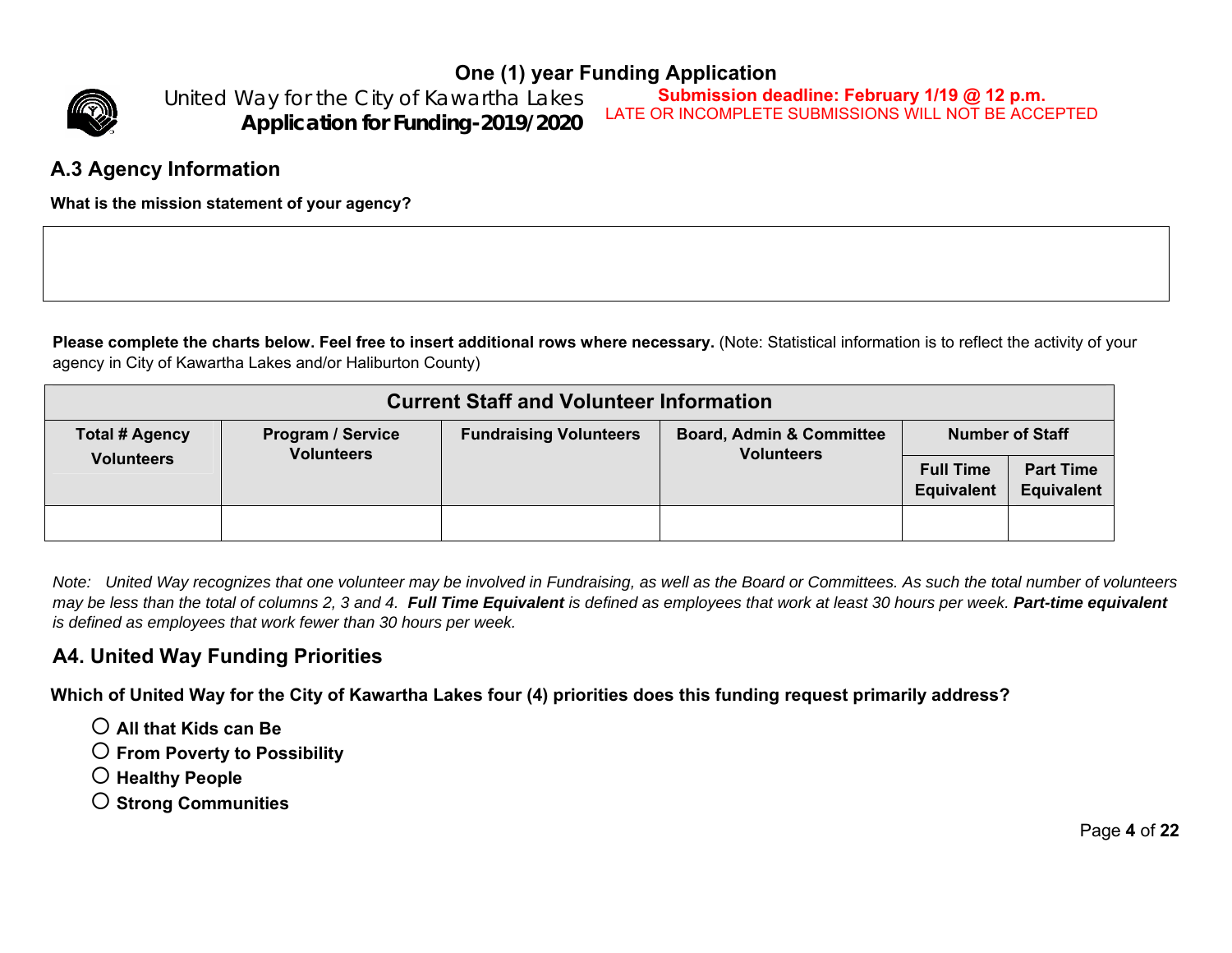

*United Way for the City of Kawartha Lakes Application for Funding-2019/2020*

**Submission deadline: February 1/19 @ 12 p.m.**  LATE OR INCOMPLETE SUBMISSIONS WILL NOT BE ACCEPTED

### **A4. United Way Funding Priorities: continued**

**Briefly describe how your request for funding supports the funding priorities of the United Way.** 

**Will this funding request benefit people living in:** 

- $\Box$  City of Kawartha Lakes
- $\Box$  Haliburton County

**Please list all communities in CKL and Haliburton that will benefit from this funding and project. Please be specific in how you will track funds used in specific geographic areas (Number of people impacted and relevant program information)**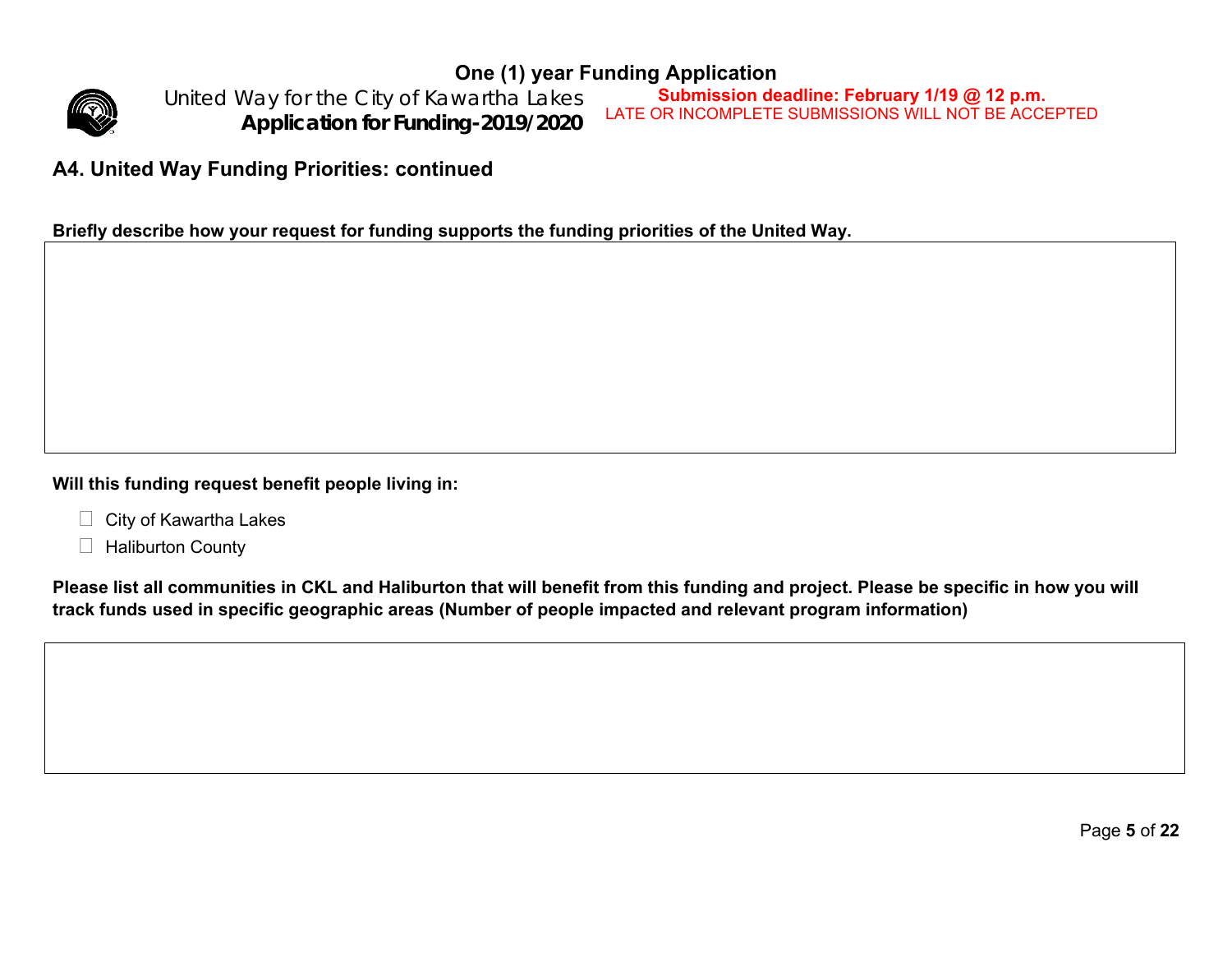

*United Way for the City of Kawartha Lakes Application for Funding-2019/2020*

**Submission deadline: February 1/19 @ 12 p.m.**  LATE OR INCOMPLETE SUBMISSIONS WILL NOT BE ACCEPTED

## **A4. United Way Funding Priorities: continued**

**Please see attached copy of definitions for help filling in this section.** 

**To complete each pillar note the following: green areas are requesting total number of programs and programs offered in each location. Red areas are requesting number of participants by age group. Under People Served by Age:** *Other* **refers to ages 25 and up.** 

| <b>Client Information Year 2019/2020</b>                                      |                 |                              |                   |                                   |                           |              |                           |              |
|-------------------------------------------------------------------------------|-----------------|------------------------------|-------------------|-----------------------------------|---------------------------|--------------|---------------------------|--------------|
| <b>Investment Area</b>                                                        | <b>Programs</b> | <b>City of</b>               | <b>Haliburton</b> | <b>People Served by Age (#)</b>   |                           |              |                           |              |
|                                                                               | #               | <b>Kawartha</b><br>Lakes (#) | County (#)        | <b>Total People</b><br>Served (#) | $0 - 6$                   | $7 - 11$     | $12 - 24$                 | <b>Other</b> |
|                                                                               |                 |                              |                   | <b>ALL THAT KIDS CAN BE</b>       |                           |              |                           |              |
| <b>Success in School</b>                                                      |                 |                              |                   |                                   |                           |              |                           |              |
| <b>Community</b><br><b>Engagement and</b><br>Leadership<br><b>Development</b> |                 |                              |                   |                                   |                           |              |                           |              |
| <b>Emotional and</b><br><b>Physical Wellbeing</b>                             |                 |                              |                   |                                   |                           |              |                           |              |
| <b>Community Wide</b><br><b>Strategies</b>                                    |                 |                              |                   |                                   |                           |              |                           |              |
| Other                                                                         |                 |                              |                   |                                   |                           |              |                           |              |
| <b>FROM POVERTY TO POSSIBILITY</b>                                            |                 |                              |                   |                                   |                           |              |                           |              |
| <b>Food Security</b>                                                          |                 |                              |                   |                                   | $\boldsymbol{\mathsf{X}}$ | $\mathbf{x}$ | $\boldsymbol{\mathsf{X}}$ | $\mathsf{X}$ |
| <b>Housing Stability</b>                                                      |                 |                              |                   |                                   | X                         | X            | $\boldsymbol{\mathsf{X}}$ | X            |

Page **6** of **22**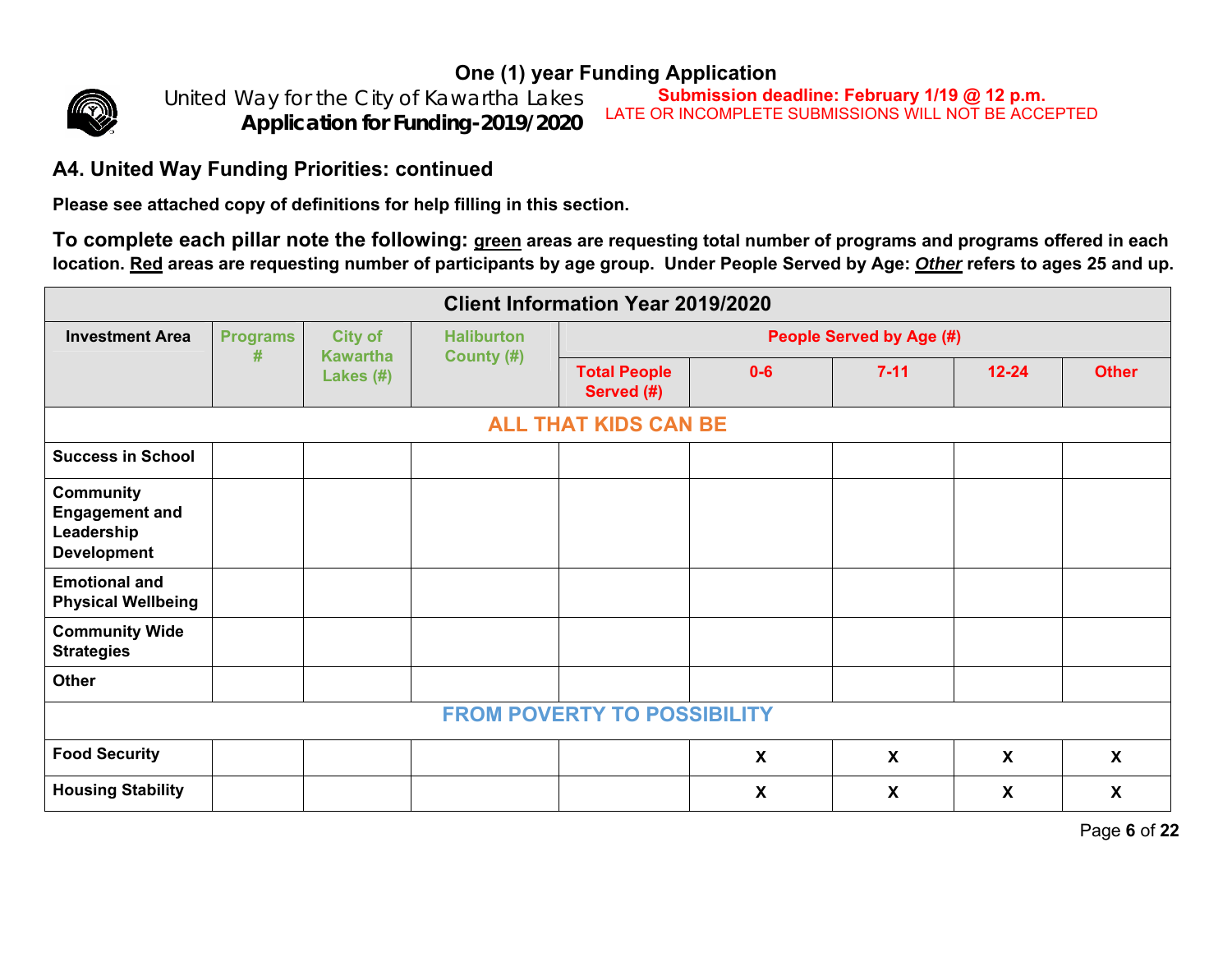

*United Way for the City of Kawartha Lakes Application for Funding-2019/2020*

**Submission deadline: February 1/19 @ 12 p.m.**  LATE OR INCOMPLETE SUBMISSIONS WILL NOT BE ACCEPTED

| Employment                                                    |  |                       | $\boldsymbol{\mathsf{X}}$ | $\boldsymbol{\mathsf{X}}$ | $\boldsymbol{X}$          | $\boldsymbol{X}$          |
|---------------------------------------------------------------|--|-----------------------|---------------------------|---------------------------|---------------------------|---------------------------|
| <b>Financial Literacy</b><br>and Individual<br><b>Support</b> |  |                       | $\boldsymbol{\mathsf{X}}$ | $\boldsymbol{\mathsf{X}}$ | $\boldsymbol{X}$          | $\boldsymbol{\mathsf{X}}$ |
| <b>Community Wide</b><br><b>Strategies</b>                    |  |                       | $\boldsymbol{\mathsf{X}}$ | $\mathbf{x}$              | $\boldsymbol{\mathsf{X}}$ | $\mathbf{x}$              |
| <b>Other</b>                                                  |  |                       | $\mathsf{X}$              | $\boldsymbol{X}$          | $\boldsymbol{X}$          | $\mathsf{x}$              |
|                                                               |  | <b>HEALTHY PEOPLE</b> |                           |                           |                           |                           |
| Indigenous<br><b>Peoples</b>                                  |  |                       | $\boldsymbol{\mathsf{X}}$ | $\boldsymbol{\mathsf{X}}$ | $\boldsymbol{\mathsf{X}}$ | $\mathsf{X}$              |
| People with<br>disabilities                                   |  |                       | $\boldsymbol{\mathsf{X}}$ | $\boldsymbol{\mathsf{X}}$ | $\boldsymbol{X}$          | $\mathsf{X}$              |
| <b>Seniors</b>                                                |  |                       | $\boldsymbol{X}$          | $\boldsymbol{X}$          | $\boldsymbol{X}$          | $\mathsf{X}$              |
| <b>Newcomer</b><br><b>Settlement and</b><br>Integration       |  |                       | $\boldsymbol{\mathsf{X}}$ | $\boldsymbol{\mathsf{X}}$ | $\boldsymbol{\mathsf{X}}$ | $\mathsf{X}$              |
| <b>Community Mental</b><br><b>Health &amp; Wellbeing</b>      |  |                       | $\boldsymbol{\mathsf{X}}$ | $\boldsymbol{\mathsf{X}}$ | $\boldsymbol{\mathsf{X}}$ | $\mathsf{X}$              |
| Sexual and/or<br><b>Domestic Violence</b>                     |  |                       | $\boldsymbol{\mathsf{X}}$ | $\boldsymbol{\mathsf{X}}$ | $\boldsymbol{X}$          | $\boldsymbol{\mathsf{X}}$ |
| <b>Community Wide</b><br><b>Strategies</b>                    |  |                       | $\boldsymbol{\mathsf{X}}$ | $\boldsymbol{X}$          | $\boldsymbol{X}$          | $\mathsf{X}$              |
| <b>Other</b>                                                  |  |                       | $\boldsymbol{\mathsf{X}}$ | $\boldsymbol{X}$          | $\boldsymbol{X}$          | $\mathsf{X}$              |
|                                                               |  |                       |                           |                           |                           |                           |

Page **7** of **22**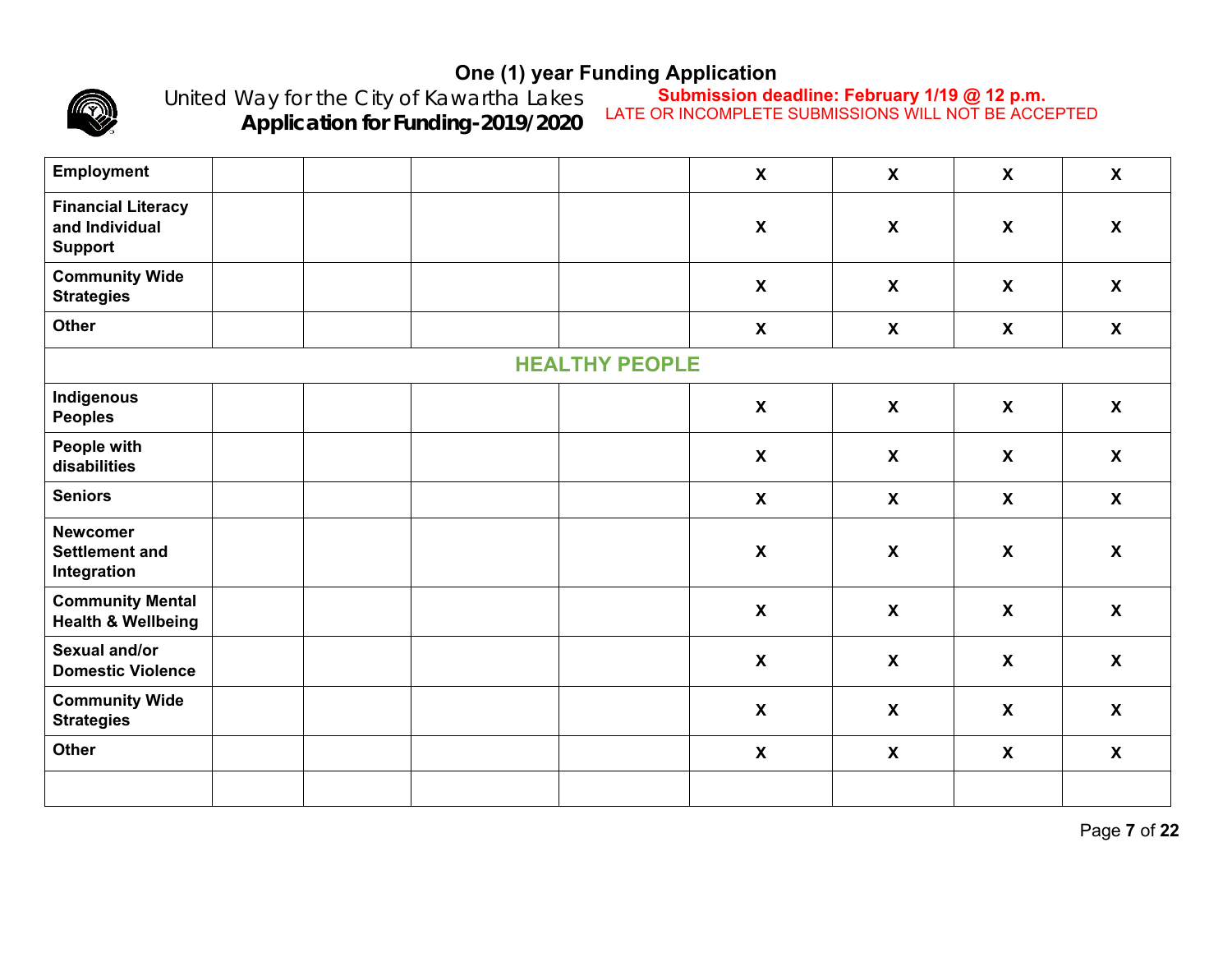

*United Way for the City of Kawartha Lakes Application for Funding-2019/2020*

**Submission deadline: February 1/19 @ 12 p.m.**  LATE OR INCOMPLETE SUBMISSIONS WILL NOT BE ACCEPTED

| <b>STRONG COMMUNITIES</b>                                                      |                    |                           |                           |   |  |  |  |
|--------------------------------------------------------------------------------|--------------------|---------------------------|---------------------------|---|--|--|--|
| Neighbourhood<br><b>Development and</b><br>Engagement                          | X                  | $\boldsymbol{\mathsf{X}}$ | X                         | X |  |  |  |
| Organizational<br><b>Capacity Building</b><br>Leadership<br><b>Development</b> | $\pmb{\mathsf{X}}$ | $\pmb{\mathsf{X}}$        | X                         | X |  |  |  |
| Volunteer<br><b>Engagement and</b><br><b>Mobilization</b>                      | X                  | X                         | X                         | X |  |  |  |
| 211                                                                            | X                  | X                         | $\boldsymbol{\mathsf{X}}$ | X |  |  |  |
| <b>Community Wide</b><br><b>Strategies</b>                                     | X                  | X                         | X                         | X |  |  |  |
| Other                                                                          | $\pmb{\mathsf{X}}$ | $\boldsymbol{\mathsf{X}}$ | X                         | X |  |  |  |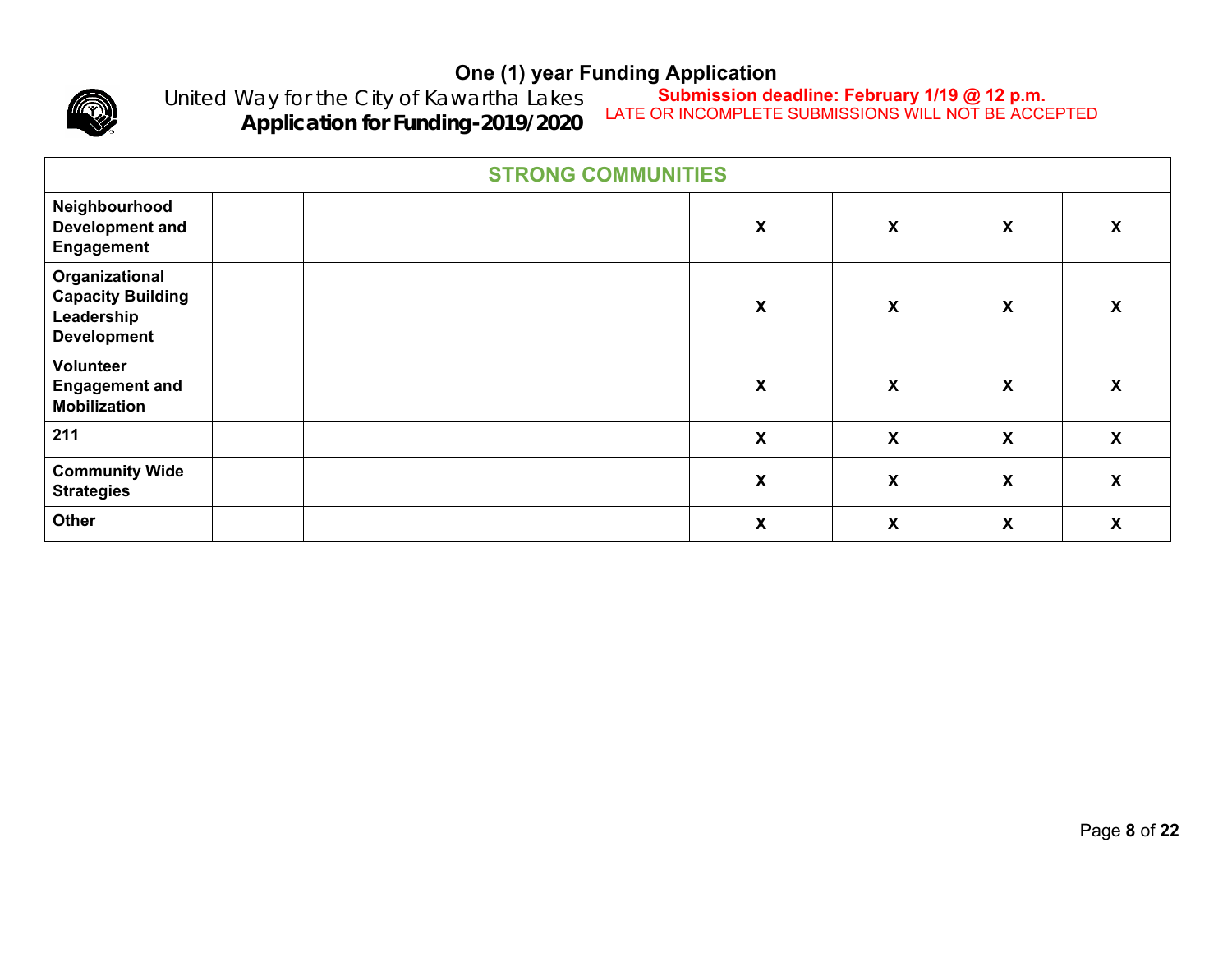

*United Way for the City of Kawartha Lakes Application for Funding-2019/2020*

**Submission deadline: February 1/19 @ 12 p.m.**  LATE OR INCOMPLETE SUBMISSIONS WILL NOT BE ACCEPTED

### **SECTION B: CORE/PROGRAM REQUEST INFORMATION**

When compiling your request for United Way funds — please do not use acronyms. Please ensure that requests for funds are truly reflective of your organization's need.

#### **United Way does not provide deficit funding, capital funding or operating reserve funding.**

#### **Core/Program(s) Description**

1. Briefly describe the Program/Service(s) for which you are requesting funding support. *For agencies that are requesting core funding, please describe the typical program(s) and service(s) that are offered by your agency.* Be sure to address the overall purpose and objectives of the programs described and the length of time that your agency has operated these programs.

#### **Core/Program(s) Need**

2. What significant social need in our community does this program/service address? Identify trends and conditions in the community that contribute to the need for this program and who specifically in our community will benefit from this funding. Please describe in detail with supporting statistics to substantiate your request.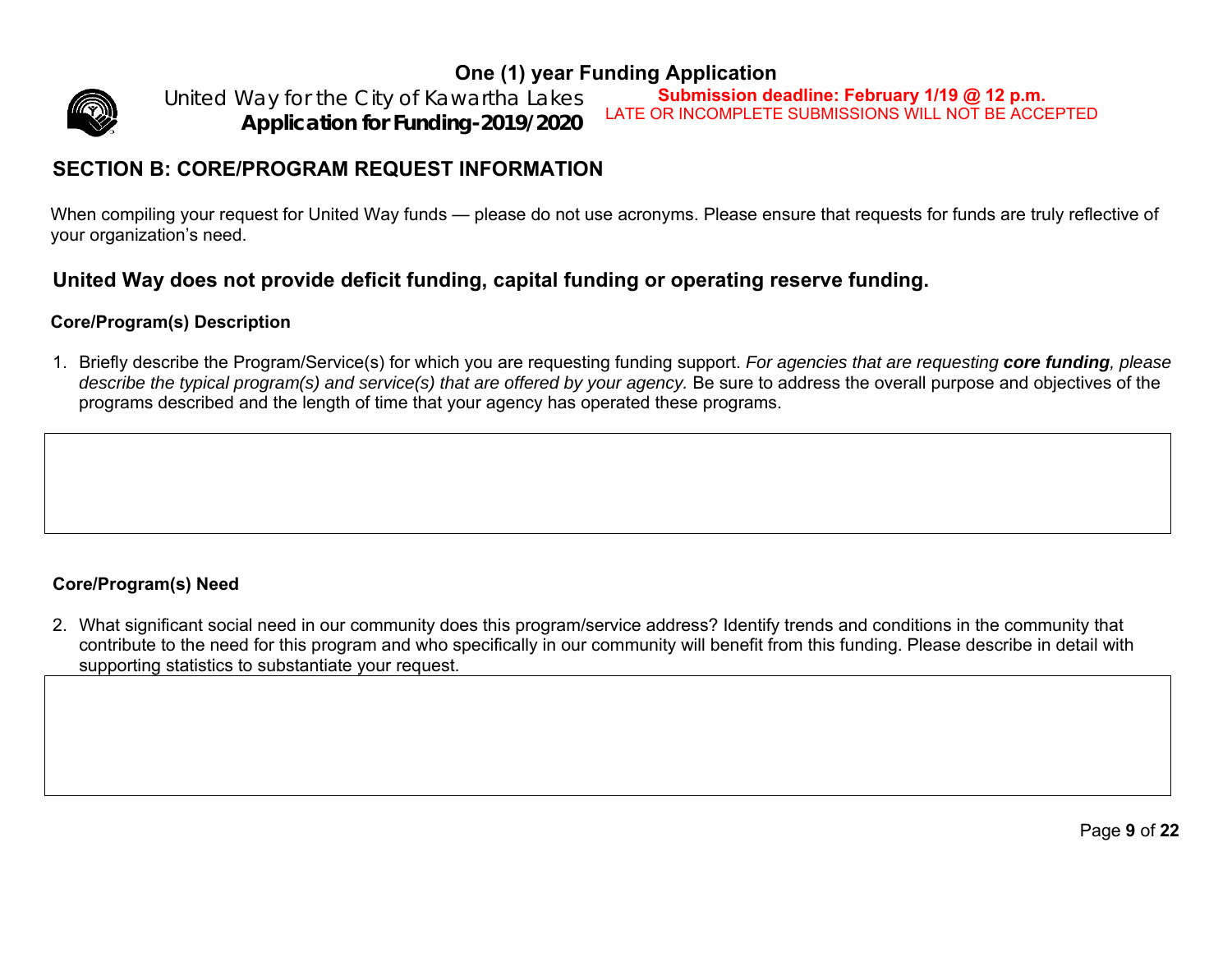

**One (1) year Funding Application**  *United Way for the City of Kawartha Lakes Application for Funding-2019/2020*

**Submission deadline: February 1/19 @ 12 p.m.**  LATE OR INCOMPLETE SUBMISSIONS WILL NOT BE ACCEPTED

*3.* If you are requesting an increase in United Way funding, please provide the amount of the increase requested and a detailed explanation as to why the increase is needed (e.g. 10% rent increase). If you are requesting new funding, please indicate specifically how United Way Funds will be utilized.

#### **Core/Program(s) Operations**

4. Realizing that United Way wants to ensure that duplication of services are kept to a minimum, are any of your United Way funded programs/services provided by any other community agency in the community? If so, please describe the difference/similarity in these programs.

5. A key concern for the United Way is equitable access to services for all residents within the United Way CKL jurisdictions that you serve. What steps are taken by your organization to ensure equitable access to the programs/services for which you have requested funding?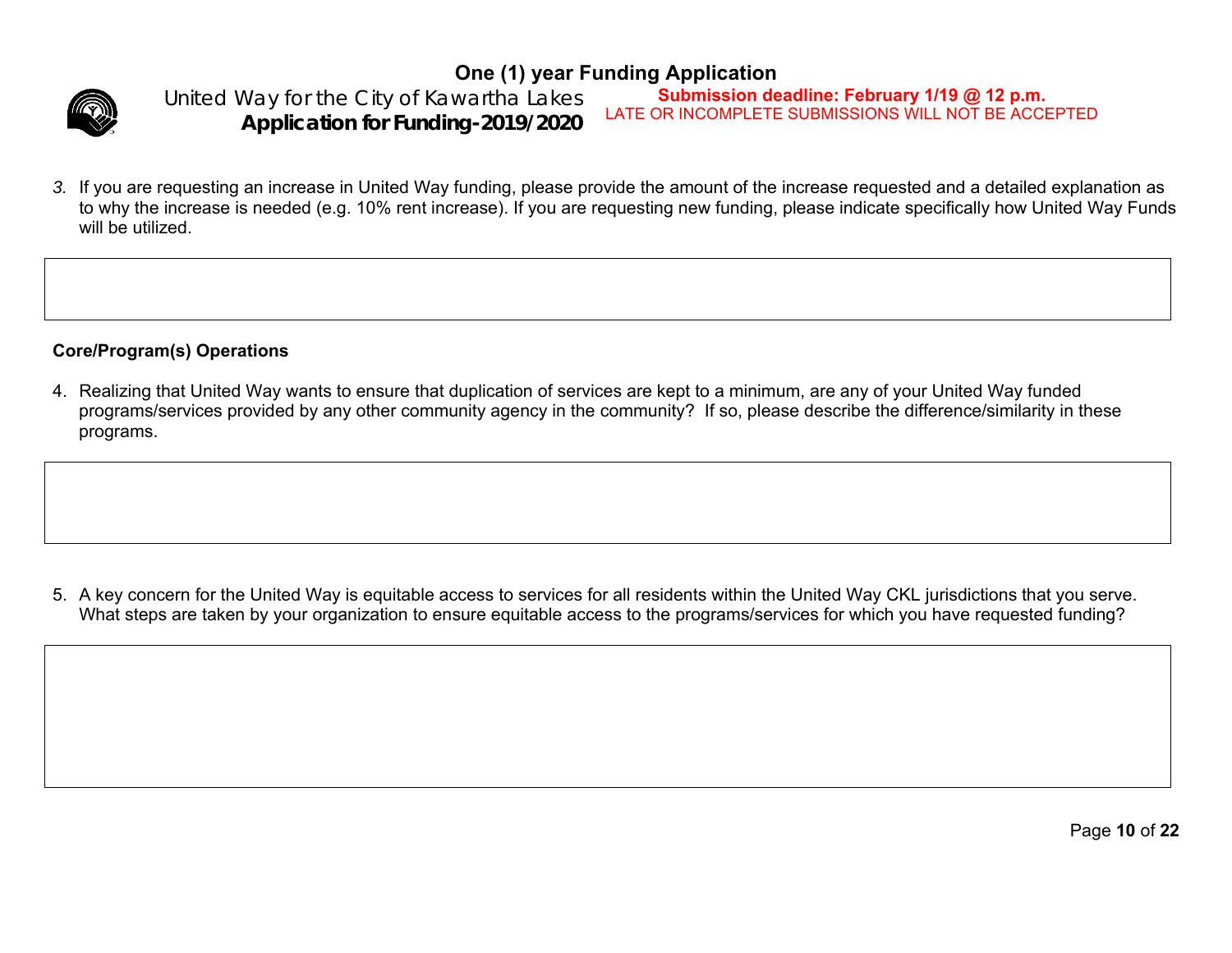

*United Way for the City of Kawartha Lakes Application for Funding-2019/2020*

**Submission deadline: February 1/19 @ 12 p.m.**  LATE OR INCOMPLETE SUBMISSIONS WILL NOT BE ACCEPTED

6. If your agency receives government funding, please outline which government department or ministry provides the funding including any requirements/restrictions relative to that funding. Please explain what happens if your agency has excess Ministry/Government funds at the end of the fiscal year.

7. If your organization is part of a National or Provincial organization, describe the type and level of funding assistance that is available to your organization from that National/Provincial body.

#### **For Program(s) that overlap United Way Geographic Areas Remember: each United Way is autonomous and establishes its own funding priorities and criteria.**

8. For programs that overlap United Way geographic areas please explain how you separate costs/revenues to ensure that the programs funded by this United Way are not funding a program outside of our jurisdiction.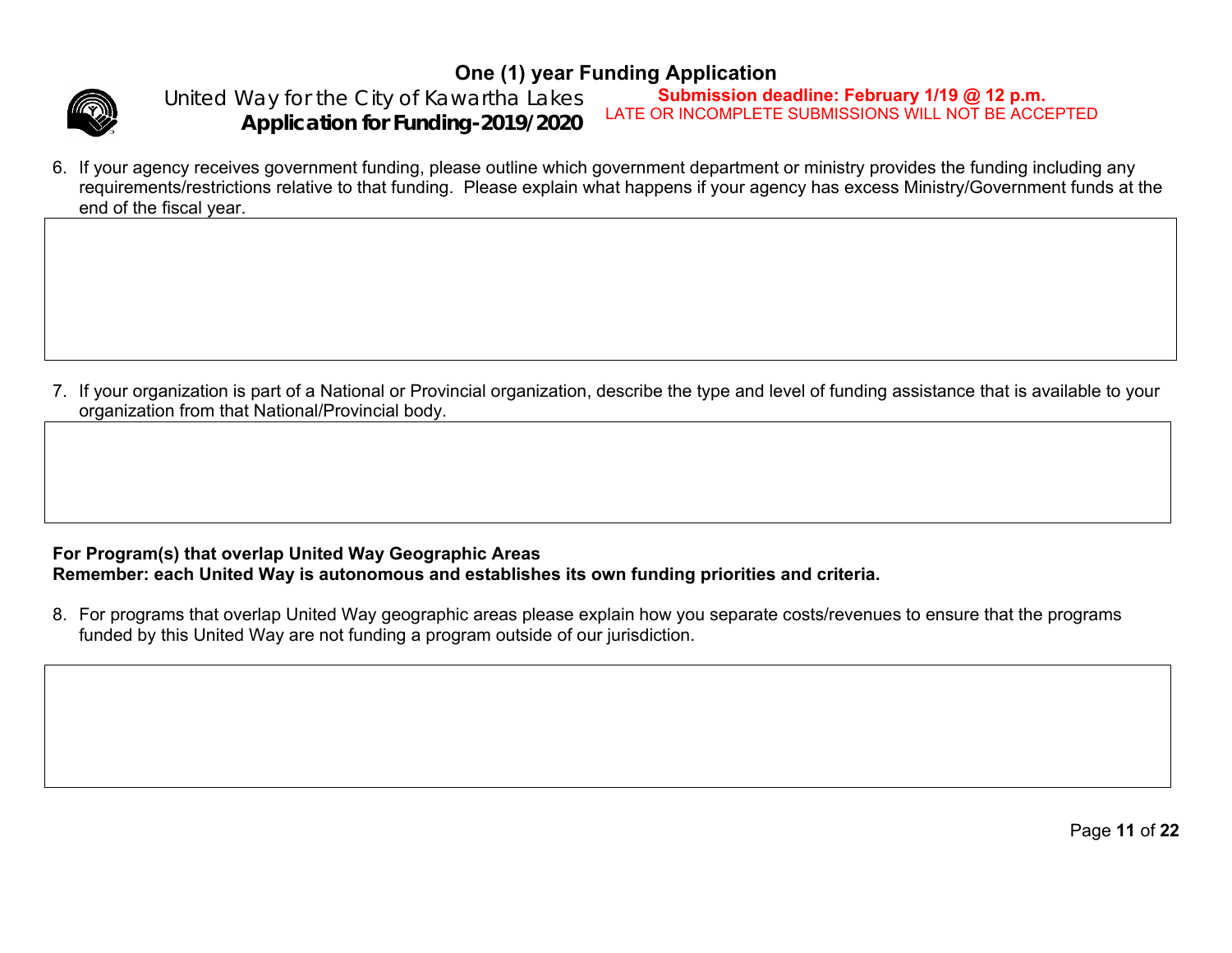

*United Way for the City of Kawartha Lakes Application for Funding-2019/2020*

**Submission deadline: February 1/19 @ 12 p.m.**  LATE OR INCOMPLETE SUBMISSIONS WILL NOT BE ACCEPTED

### **SECTION C: Program Plan and Measurement Tools**

Please complete the following program plan chart or attach your own to this application:

| <b>Measurement Summary</b> |
|----------------------------|
| (Describe goals, expected  |
| impacts, numbers served):  |

| <b>Program Audience</b> | <b>Activities</b> | <b>Program Outputs</b> | <b>Expected Outcomes</b> | <b>Tracking Method</b> |
|-------------------------|-------------------|------------------------|--------------------------|------------------------|
|                         |                   |                        |                          |                        |
|                         |                   |                        |                          |                        |
|                         |                   |                        |                          |                        |
|                         |                   |                        |                          |                        |
|                         |                   |                        |                          |                        |
|                         |                   |                        |                          |                        |
|                         |                   |                        |                          |                        |
|                         |                   |                        |                          |                        |
|                         |                   |                        |                          |                        |
|                         |                   |                        |                          |                        |

If you find that your project has unexpected changes, how will you monitor and report these changes to United Way CKL?

Page **12** of **22**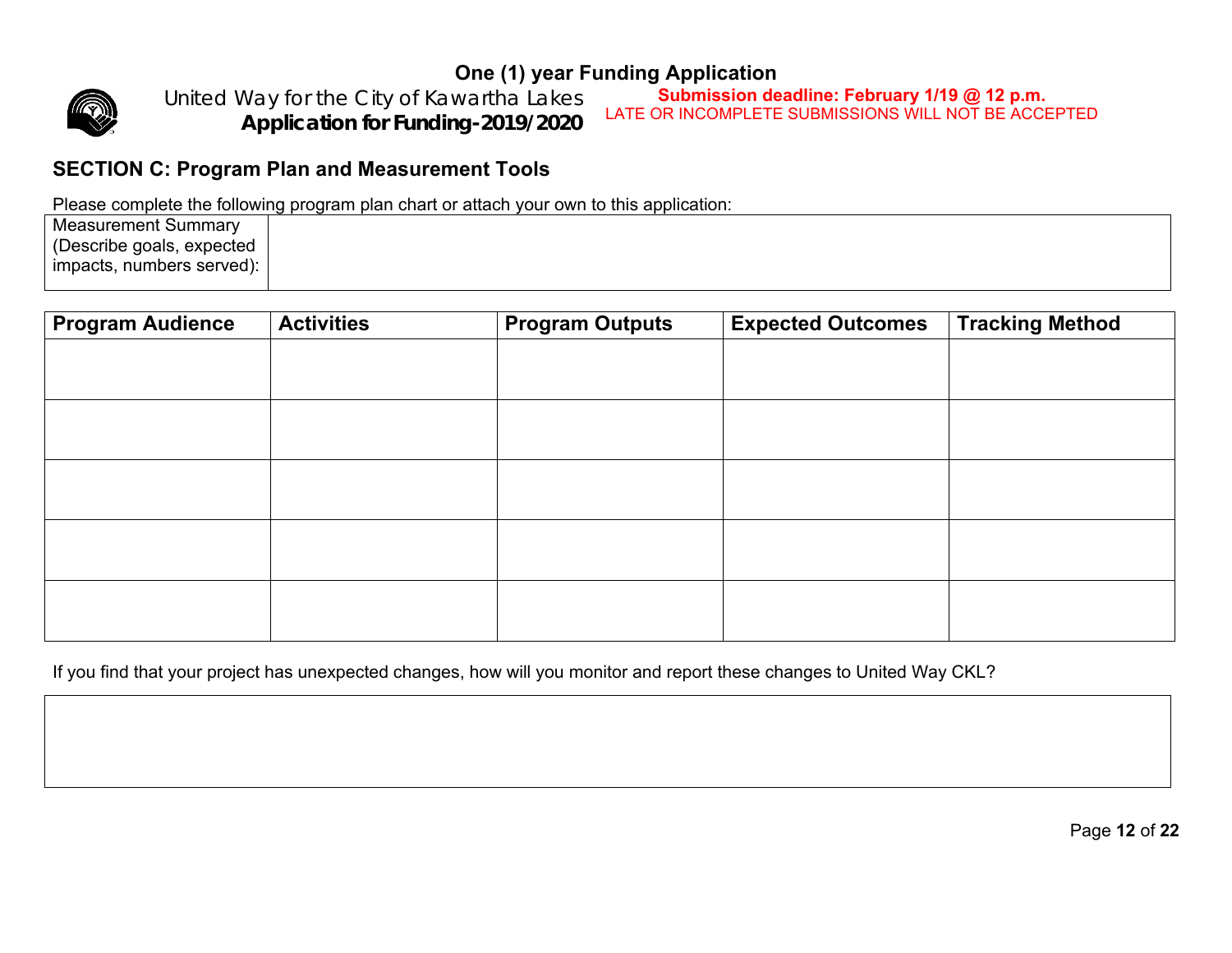

*United Way for the City of Kawartha Lakes Application for Funding-2019/2020*

**Submission deadline: February 1/19 @ 12 p.m.**  LATE OR INCOMPLETE SUBMISSIONS WILL NOT BE ACCEPTED

### **SECTION D: FINANCIAL INFORMATION**

## **D.1 Agency Wide Financial Information**

Please provide historical financial information for the past two (2) years plus one (1) year budget in the tables below. Financial information is to be based on your agency's financial statements.

| <b>REVENUE</b>                                   |              |                                                                 |   |                                     |               |                                  |               |                  |      |                                        |      |
|--------------------------------------------------|--------------|-----------------------------------------------------------------|---|-------------------------------------|---------------|----------------------------------|---------------|------------------|------|----------------------------------------|------|
| Year                                             | <b>Total</b> | <b>United Way</b><br><b>Funding</b><br>(including designations) |   | <b>Government</b><br><b>Funding</b> |               | Fundraising/<br><b>Donations</b> |               | <b>User Fees</b> |      | <b>Other Sources</b><br><b>Funding</b> |      |
|                                                  |              |                                                                 | % |                                     | $\frac{9}{6}$ |                                  | $\frac{0}{0}$ |                  | $\%$ |                                        | $\%$ |
| <b>Budget or</b><br>projections<br>for next year |              |                                                                 |   |                                     |               |                                  |               |                  |      |                                        |      |
| <b>Current Year</b><br><b>Actual</b>             |              |                                                                 |   |                                     |               |                                  |               |                  |      |                                        |      |

| <b>EXPENSES</b>                                  |                       |                                |   |                |      |                        |   |                |               |
|--------------------------------------------------|-----------------------|--------------------------------|---|----------------|------|------------------------|---|----------------|---------------|
| Year                                             | <b>Total Expenses</b> | <b>Salaries &amp; Benefits</b> |   | Program Costs* |      | <b>Occupancy Costs</b> |   | Other Costs ** |               |
|                                                  |                       |                                | % |                | $\%$ |                        | % |                | $\frac{9}{6}$ |
| <b>Budget or</b><br>projections<br>for next year |                       |                                |   |                |      |                        |   |                |               |
| <b>Current</b><br><b>Year Actual</b>             |                       |                                |   |                |      |                        |   |                |               |

Page **13** of **22**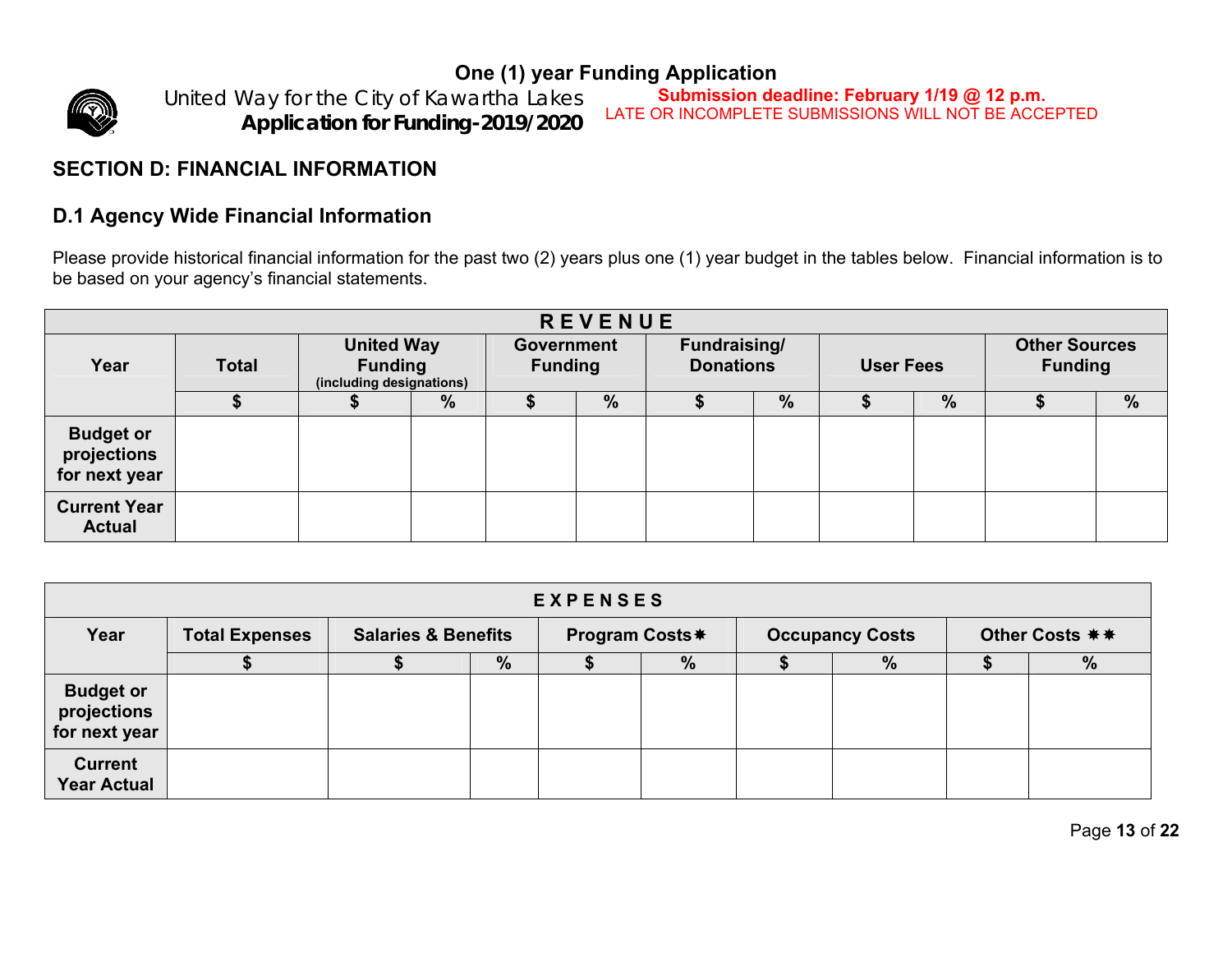

*United Way for the City of Kawartha Lakes Application for Funding-2019/2020*

**Submission deadline: February 1/19 @ 12 p.m.**  LATE OR INCOMPLETE SUBMISSIONS WILL NOT BE ACCEPTED

| <b>RESERVES</b>         |                         |                    |                           |         |  |  |  |  |
|-------------------------|-------------------------|--------------------|---------------------------|---------|--|--|--|--|
| <b>Year End</b>         | <b>Total Reserves *</b> | <b>Operational</b> | <b>Capital/ Equipment</b> | Other** |  |  |  |  |
| <b>Current</b><br>Year  |                         |                    |                           |         |  |  |  |  |
| <b>Previous</b><br>Year |                         |                    |                           |         |  |  |  |  |

\* Total Reserves equal "fund balances" or "net assets" as a fiscal year end. **\*\* If the reserve is a restricted reserve, please clarify the purpose.** 

#### **D.2 Projected Program Revenue & Expenses**

Please complete expense chart(s) for **each program/core service** funded by the United Way, i.e. if United Way funds three (3) programs, this form will need to be completed three (3) times, once for each program. Provide explanatory notes for all projected revenue and expenses. Please itemize all program expenses and explain how you arrived at the amount of each program expense (i.e. Salary \$12480=20 hours/week@ 12/hr x52 weeks).

#### **Name of Program/Core Service:**

| <b>Total</b> | <b>United Way</b><br><b>Funding</b><br>(including designations) |               | <b>Government</b><br><b>Funding</b> |   | Fundraising/<br><b>Donations</b> |   |  |   | <b>User Fees</b> |               | <b>Other Sources</b><br><b>Funding</b> |  |
|--------------|-----------------------------------------------------------------|---------------|-------------------------------------|---|----------------------------------|---|--|---|------------------|---------------|----------------------------------------|--|
|              |                                                                 | $\frac{0}{0}$ |                                     | % |                                  | % |  | % |                  | $\frac{0}{0}$ |                                        |  |
|              |                                                                 |               |                                     |   |                                  |   |  |   |                  |               |                                        |  |
|              |                                                                 |               |                                     |   |                                  |   |  |   |                  |               |                                        |  |
|              |                                                                 |               |                                     |   |                                  |   |  |   |                  |               |                                        |  |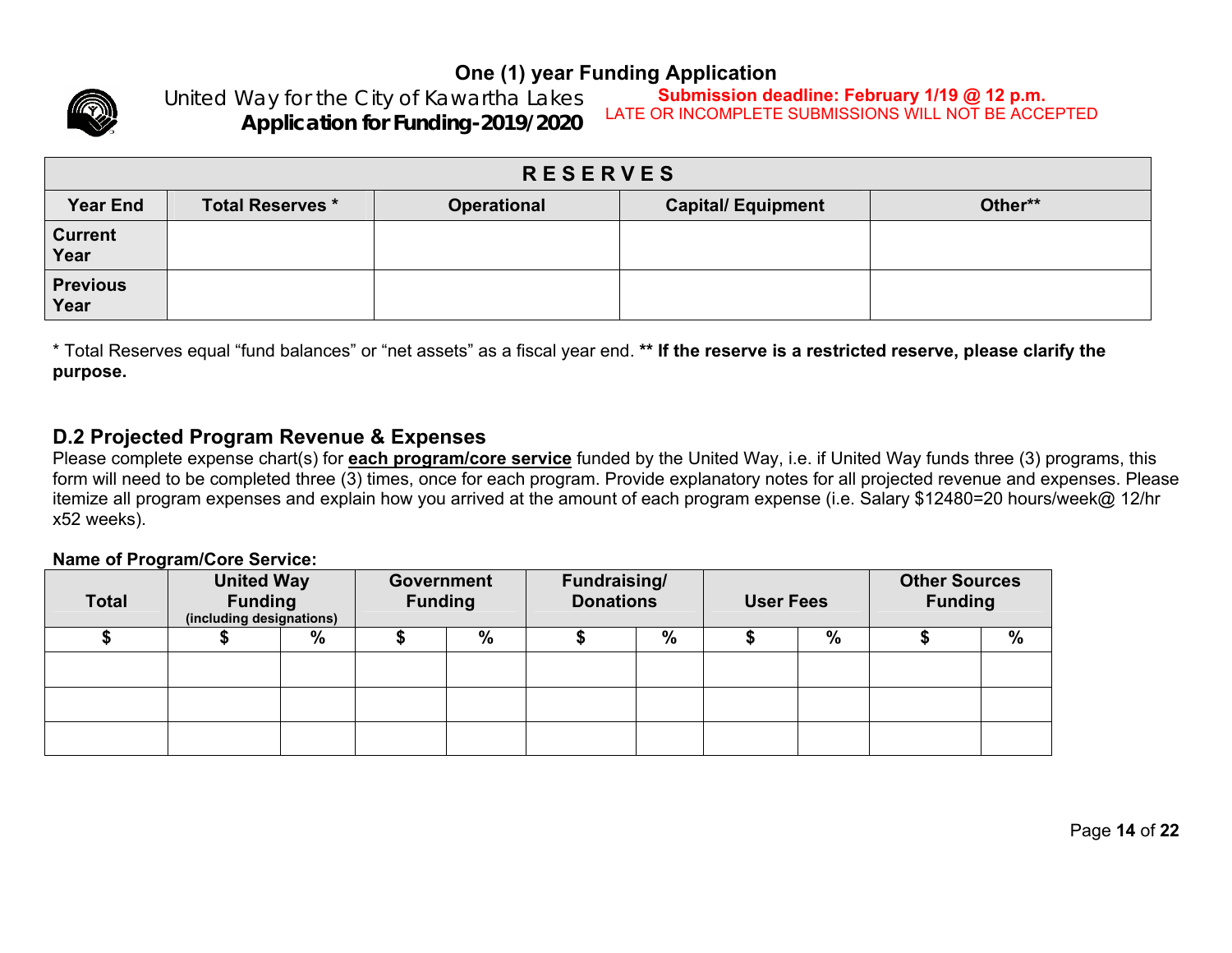

*United Way for the City of Kawartha Lakes Application for Funding-2019/2020*

**Submission deadline: February 1/19 @ 12 p.m.**  LATE OR INCOMPLETE SUBMISSIONS WILL NOT BE ACCEPTED

| <b>Total Expenses</b> | <b>Salaries &amp; Benefits</b> |      | <b>Program Costs*</b> |   | <b>Occupancy Costs</b> | Other Costs ** |      |  |
|-----------------------|--------------------------------|------|-----------------------|---|------------------------|----------------|------|--|
|                       |                                | $\%$ |                       | % | %                      |                | $\%$ |  |
|                       |                                |      |                       |   |                        |                |      |  |
|                       |                                |      |                       |   |                        |                |      |  |
|                       |                                |      |                       |   |                        |                |      |  |

- Program Costs e.g. printing, workshop materials, refreshments
- Other Costs (Core only) e.g. membership fees.

## **SECTION E: FUNDED AGENCY IMPACT SURVEY**

The information you provide will be used in the 2019 United Way campaign materials to highlight the positive impact your agency has on the quality of life in our community.

#### **E1. How donor dollars have helped in 2018 and reasons to give in 2019…**

These are past examples, please provide current data:

- 480 children, youth and adults with intellectual disabilities received help.
- 96% of seniors report that they can live longer in their own homes as a result of one phone call.
- 38% of adults in the City of Kawartha Lakes will be affected by mental illness in their lifetime.

**PLEASE COMPLETE: Your reason(s) to give:**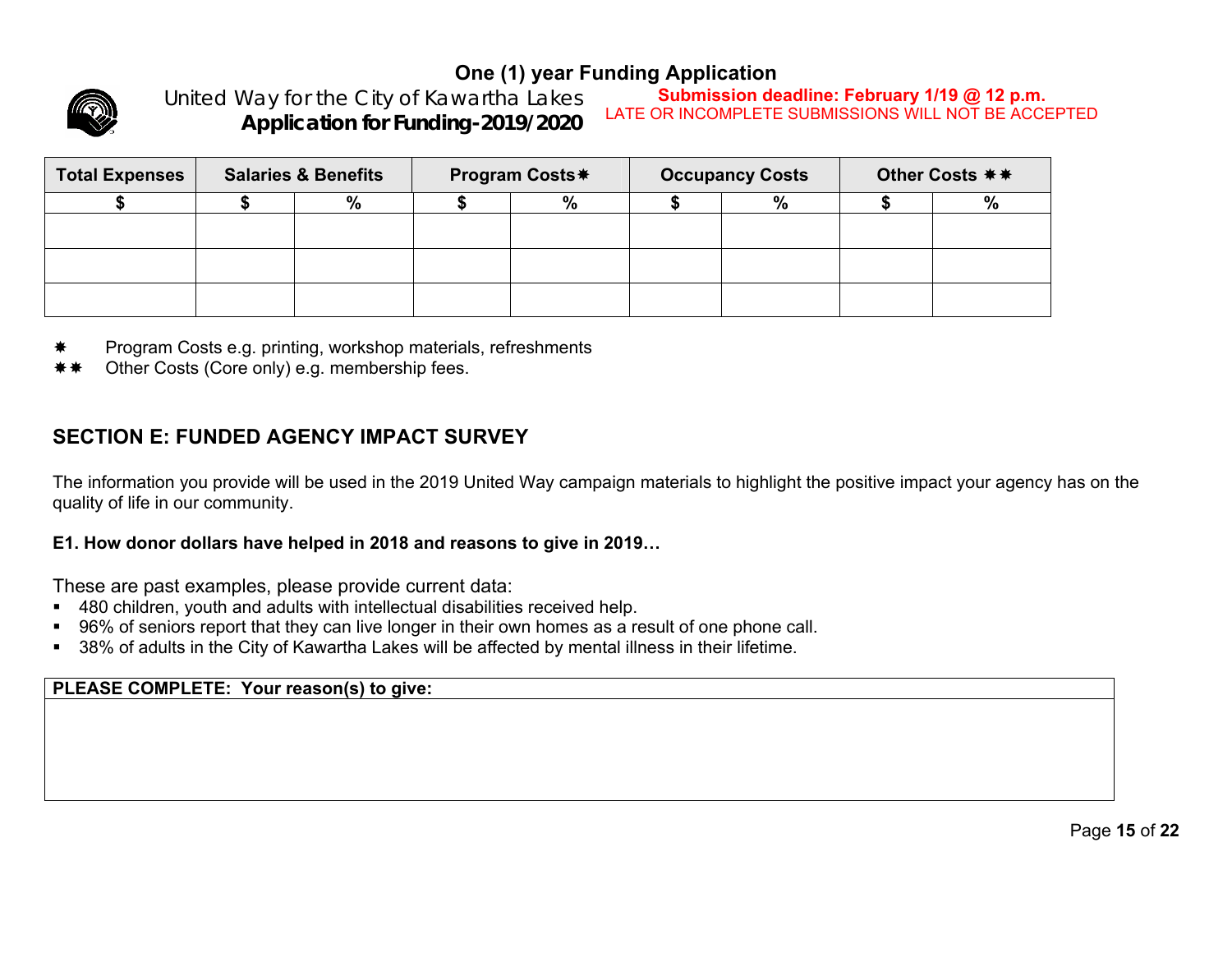

*United Way for the City of Kawartha Lakes Application for Funding-2019/2020*

**Submission deadline: February 1/19 @ 12 p.m.**  LATE OR INCOMPLETE SUBMISSIONS WILL NOT BE ACCEPTED

**E2. What a dollar provides for UW Funded Agency clients…** 

#### Examples –

- \$1 A WEEK provides four life skills workshops for at-risk youth.
- $\blacksquare$  \$2 A WEEK sends a visitor once a month to assist a senior with tasks in their home.
- \$5 A WEEK allows two children to receive math tutoring for two months.
- \$10 A WEEK… \$12 A WEEK…\$15 A WEEK… \$20 A WEEK… etc.

**PLEASE COMPLETE: What does a dollar a week provide to your agency clients?** 

#### **E3. A short success story or personal testimonial…**

#### *EXAMPLE OF A SUCCESS STORY – WRITTEN BY A PARENT*

"I can relax knowing that my son can either call every day or be called every day and that he will be respected and engaged in normal conversation. These calls over the years have helped him live independently and allowed his father and I to be content about his physical and mental wellbeing….." A grateful mother

#### **Please include your Success Story or Testimonial (please limit story to a maximum of one page): Please do not resubmit previously used success stories or testimonials.**

Clients in this story **MUST** allow their image and story to be used in our campaign communication plan. We may also include these stories on Social Media, the UW website, brochures, posters and as part of the communication materials to local media. Please attach at least one photo and an image release form. (Image release form attached).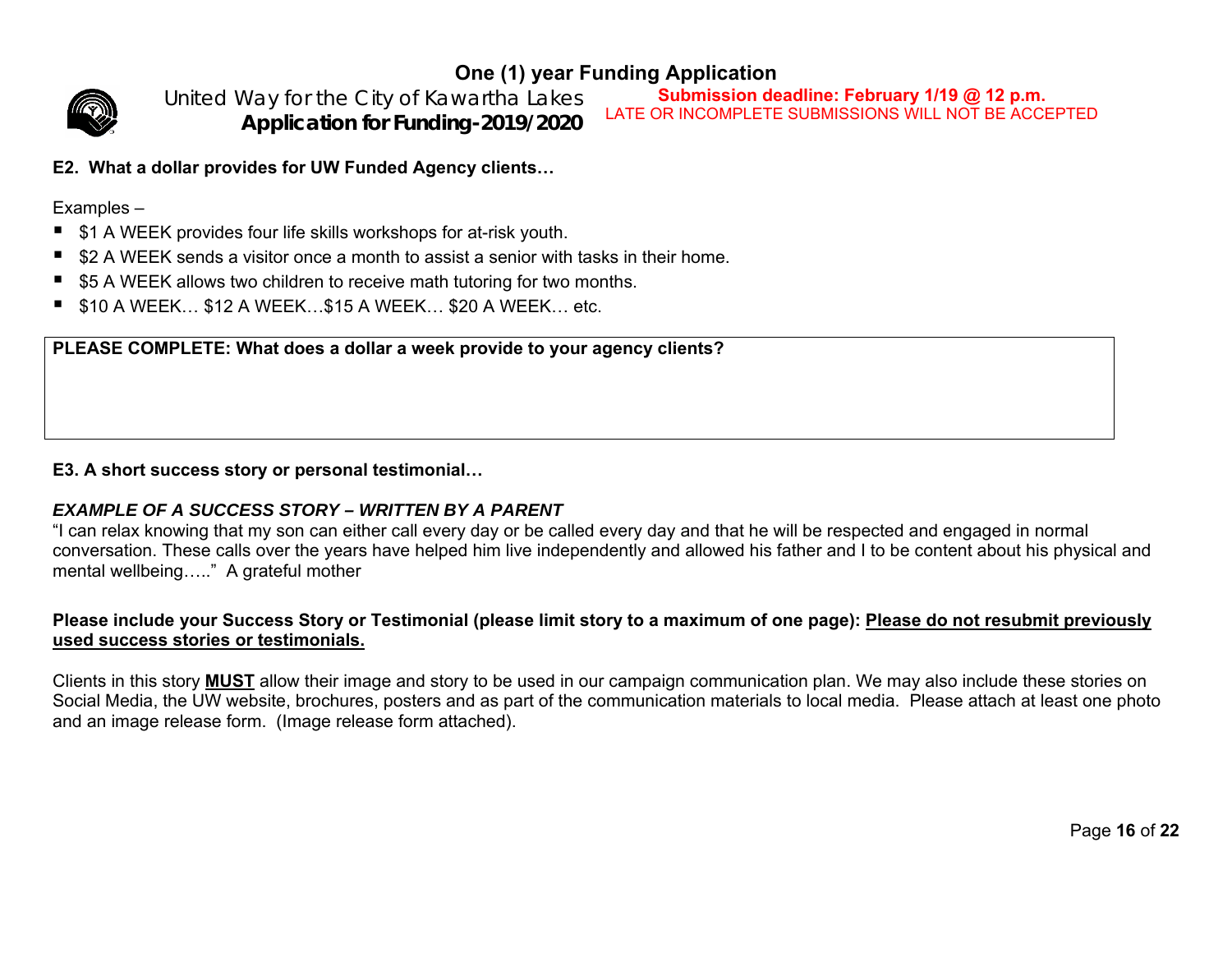

*United Way for the City of Kawartha Lakes Application for Funding-2019/2020*

**Submission deadline: February 1/19 @ 12 p.m.**  LATE OR INCOMPLETE SUBMISSIONS WILL NOT BE ACCEPTED

#### **E4. Wait List Information**

| <b>Wait List Information</b>     |                                            |                                                |                                      |  |  |  |  |
|----------------------------------|--------------------------------------------|------------------------------------------------|--------------------------------------|--|--|--|--|
| <b>United Way Funded Program</b> | Total # Individuals on<br><b>Wait List</b> | <b>Minimum Wait</b><br><b>Time for Program</b> | <b>Maximum Wait Time for Program</b> |  |  |  |  |
|                                  |                                            |                                                |                                      |  |  |  |  |
|                                  |                                            |                                                |                                      |  |  |  |  |
|                                  |                                            |                                                |                                      |  |  |  |  |

#### **Have you had to reduce services or increase wait list times? If so, please provide examples and include statistics.**

Example: Wait list times have increased from one month to three months as funding for one counselor's position has been cut.

**Your waitlist examples…**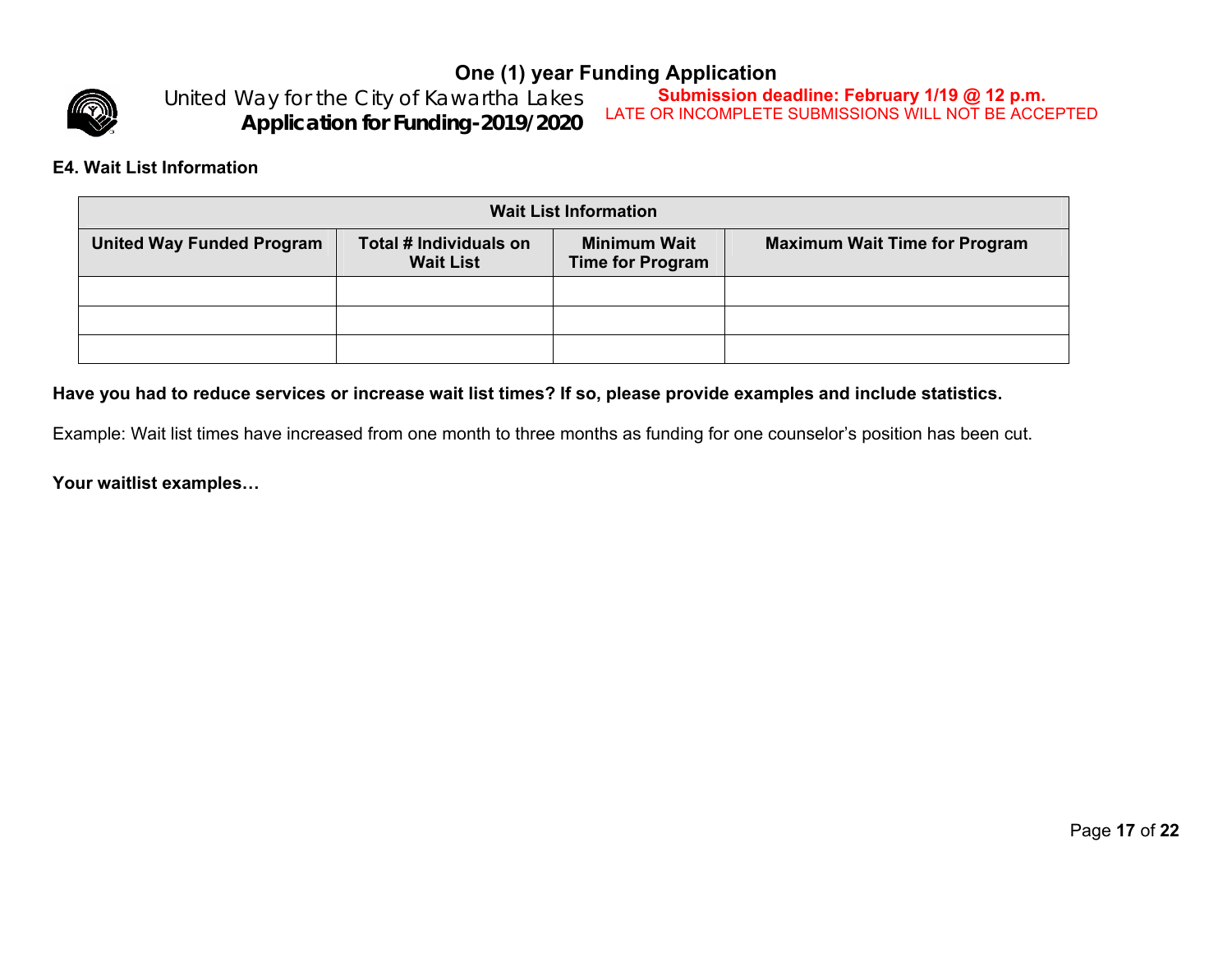

*United Way for the City of Kawartha Lakes Application for Funding-2019/2020*

**Submission deadline: February 1/19 @ 12 p.m.**  LATE OR INCOMPLETE SUBMISSIONS WILL NOT BE ACCEPTED

#### **SECTION F: Membership/Governance Checklist**

The membership/governance checklist is provided to determine the effectiveness of internal operations and governance practices. Answering "no" to a question does not suggest an agency is doing anything wrong, it forms the basis for determining agency needs. To complete the checklist, review each statement and select the appropriate response.

|      | <b>Registered Charitable Status</b>                                                                                                 |     |     |           |
|------|-------------------------------------------------------------------------------------------------------------------------------------|-----|-----|-----------|
|      | <b>Organizational Review Criteria</b>                                                                                               | Yes | No  | <b>NA</b> |
| 1.   | Our agency is a legally constituted and incorporated as a charitable organization.                                                  |     |     |           |
| 2.   | Our agency meets the Canada Revenue Agency (CRA) disbursement quota.                                                                |     |     |           |
| 3.   | Our agency issues income tax receipts in accordance with CRA guidelines.                                                            |     |     |           |
| 4.   | Our agency submits the T3010 annual information return to CRA within 6 months after the end of its fiscal<br>period/year end.       |     |     |           |
| 5.   | Our agency maintains its books and records as required by CRA and the Income Tax Act.                                               |     |     |           |
| 6.   | Has your agency ever had its charitable status revoked by the CRA?                                                                  |     |     |           |
|      | <b>Comments:</b>                                                                                                                    |     |     |           |
|      |                                                                                                                                     |     |     |           |
|      | <b>Legal Requirements</b>                                                                                                           |     |     |           |
|      | <b>Organizational Review Criteria</b>                                                                                               | Yes | No. | <b>NA</b> |
| 7.   | Our agency complies with the operating and reporting requirements of all relevant federal, provincial and<br>municipal legislation. |     |     |           |
| 8.   | Our agency adheres to privacy policies that meet the requirements of the relevant federal and provincial<br>privacy legislation.    |     |     |           |
| 9.   | Our agency and its policies comply with provincial legislation related to employment, health and safety, and<br>human rights.       |     |     |           |
| 10.1 | Does your organization have any current legal or human rights issues?                                                               |     |     |           |
|      | <b>Comments:</b>                                                                                                                    |     |     |           |
|      | <b>Human Resources</b>                                                                                                              |     |     |           |
|      | Organizational Review Criteria                                                                                                      | Yes | No  | <b>NA</b> |
| 11.1 | Our board annually reviews the performance of its Executive Director.                                                               |     |     |           |
| 12.  | Our organization has and follows human resource policies and procedures.                                                            |     |     |           |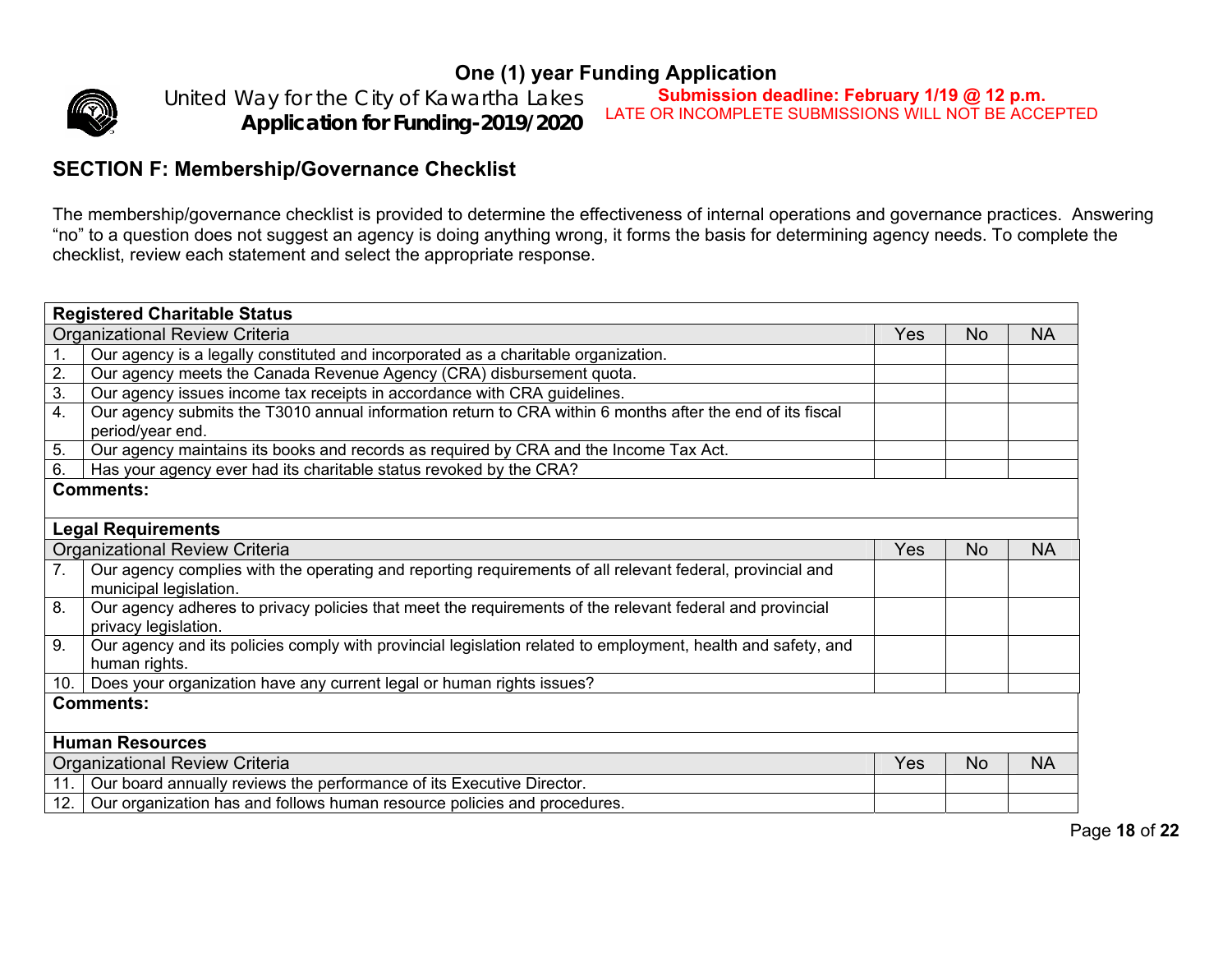

**Submission deadline: February 1/19 @ 12 p.m.**  LATE OR INCOMPLETE SUBMISSIONS WILL NOT BE ACCEPTED

*United Way for the City of Kawartha Lakes Application for Funding-2019/2020*

| 13.               | Our organization has and follows volunteer policies and procedures                                                                   |     |           |           |  |  |  |  |  |  |
|-------------------|--------------------------------------------------------------------------------------------------------------------------------------|-----|-----------|-----------|--|--|--|--|--|--|
| 14.               | Employees are made fully aware of established Human Resources policies and procedures.                                               |     |           |           |  |  |  |  |  |  |
| 15.               | All staff and volunteers are recruited using legally compliant methods including interviews, job descriptions,                       |     |           |           |  |  |  |  |  |  |
|                   | reference checking, etc.                                                                                                             |     |           |           |  |  |  |  |  |  |
|                   | <b>Comments:</b>                                                                                                                     |     |           |           |  |  |  |  |  |  |
|                   |                                                                                                                                      |     |           |           |  |  |  |  |  |  |
|                   | <b>Governance</b>                                                                                                                    |     |           |           |  |  |  |  |  |  |
|                   | <b>Organizational Review Criteria</b>                                                                                                | Yes | No        | <b>NA</b> |  |  |  |  |  |  |
| 16.               | Our agency has an active, responsible, voluntary board which ensures effective governance over the                                   |     |           |           |  |  |  |  |  |  |
|                   | organization.                                                                                                                        |     |           |           |  |  |  |  |  |  |
| 17.               | Our board reviews financial statements on at least a quarterly basis.                                                                |     |           |           |  |  |  |  |  |  |
| 18.               | Our board approves the annual budget.                                                                                                |     |           |           |  |  |  |  |  |  |
| 19.               | Our board governs the agency according to the organization's bylaws and periodically reviews bylaws                                  |     |           |           |  |  |  |  |  |  |
|                   | against requirements of the Incorporation Act. Date of last review                                                                   |     |           |           |  |  |  |  |  |  |
| 20.               | Our board operates according to conflict of interest policy.                                                                         |     |           |           |  |  |  |  |  |  |
| 21.               | Our organization currently has the following insurance coverage: Directors and Officers and General Liability<br>Insurance Coverage. |     |           |           |  |  |  |  |  |  |
| $\overline{22}$ . | We work with vulnerable clients and have a prevention of abuse policy and related insurance coverage.                                |     |           |           |  |  |  |  |  |  |
| 23.               | Our board regularly reviews organizational insurance coverage with our board and broker.                                             |     |           |           |  |  |  |  |  |  |
| 24.               | Our organization accesses professional legal advice when required.                                                                   |     |           |           |  |  |  |  |  |  |
| 25.               | Our board sets limitations on terms of office for board members and ensures that those limitations are                               |     |           |           |  |  |  |  |  |  |
|                   | honoured.                                                                                                                            |     |           |           |  |  |  |  |  |  |
| 26.               | Our board uses committees and establishes terms of reference.                                                                        |     |           |           |  |  |  |  |  |  |
|                   | 27. Our board has formal policies and procedures to govern the decisions of the organization                                         |     |           |           |  |  |  |  |  |  |
|                   | Date of last review:                                                                                                                 |     |           |           |  |  |  |  |  |  |
|                   | <b>Comments:</b>                                                                                                                     |     |           |           |  |  |  |  |  |  |
|                   | <b>Financial and Infrastructure</b>                                                                                                  |     |           |           |  |  |  |  |  |  |
|                   | <b>Organizational Review Criteria</b>                                                                                                | Yes | <b>No</b> | <b>NA</b> |  |  |  |  |  |  |
| 27.               | We separate United Way funding on our financial statements.                                                                          |     |           |           |  |  |  |  |  |  |
| 28.               | We provide programs on a fee for service basis using a fee for service policy.                                                       |     |           |           |  |  |  |  |  |  |
| 29.               | Our organization uses paid fundraisers (staff or third party).                                                                       |     |           |           |  |  |  |  |  |  |
| 30.               | Our agency has an investment policy. Date of last review:                                                                            |     |           |           |  |  |  |  |  |  |
| 31.               | Our agency has policies for use of both restricted and unrestricted reserves.                                                        |     |           |           |  |  |  |  |  |  |
|                   | <b>Comments:</b>                                                                                                                     |     |           |           |  |  |  |  |  |  |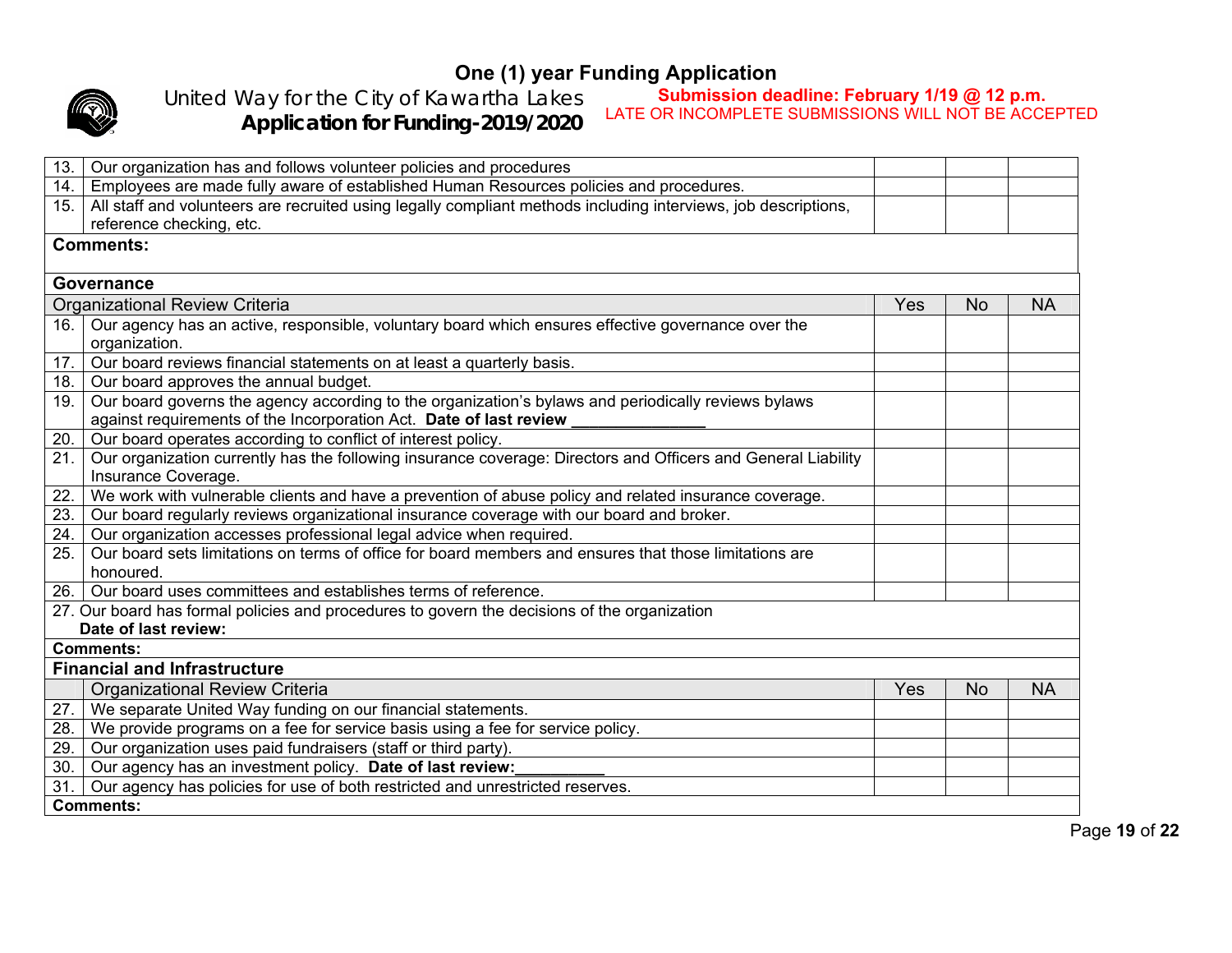

*United Way for the City of Kawartha Lakes Application for Funding-2019/2020* **Submission deadline: February 1/19 @ 12 p.m.** 

LATE OR INCOMPLETE SUBMISSIONS WILL NOT BE ACCEPTED

|     | <b>Mission, Vision and Planning</b>                                                                          |     |     |    |  |  |
|-----|--------------------------------------------------------------------------------------------------------------|-----|-----|----|--|--|
|     | <b>Organizational Review Criteria</b>                                                                        | Yes | No. | NA |  |  |
| 32. | Our board establishes and periodically reviews an organizational mission, vision and/or value statements.    |     |     |    |  |  |
|     | Date of last review                                                                                          |     |     |    |  |  |
| 33. | Our agency has established a strategic plan to achieve our mission in the community.                         |     |     |    |  |  |
|     | Date of last strategic plan:                                                                                 |     |     |    |  |  |
| 34. | Our agency regularly reviews the strategic plan to determine progress in achieving key goals and objectives. |     |     |    |  |  |
| 35. | Our organization uses a formal program evaluation tool.                                                      |     |     |    |  |  |
| 36. | Our organization uses outcome measurement to gauge the impact of programs on the lives of clients.           |     |     |    |  |  |
|     | <b>Comments:</b>                                                                                             |     |     |    |  |  |
|     |                                                                                                              |     |     |    |  |  |
|     | <b>United Way Support</b>                                                                                    |     |     |    |  |  |
|     | <b>Organizational Review Criteria</b>                                                                        | Yes | No  | NA |  |  |
| 37. | Our organization uses the United Way logo on all promotional and print materials.                            |     |     |    |  |  |
| 38. | Our organization organizes an internal United Way Campaign, with participation from staff and volunteers.    |     |     |    |  |  |
| 39. | Our organization encourages staff and volunteers to support the community fund.                              |     |     |    |  |  |
|     | <b>Comments:</b>                                                                                             |     |     |    |  |  |
|     |                                                                                                              |     |     |    |  |  |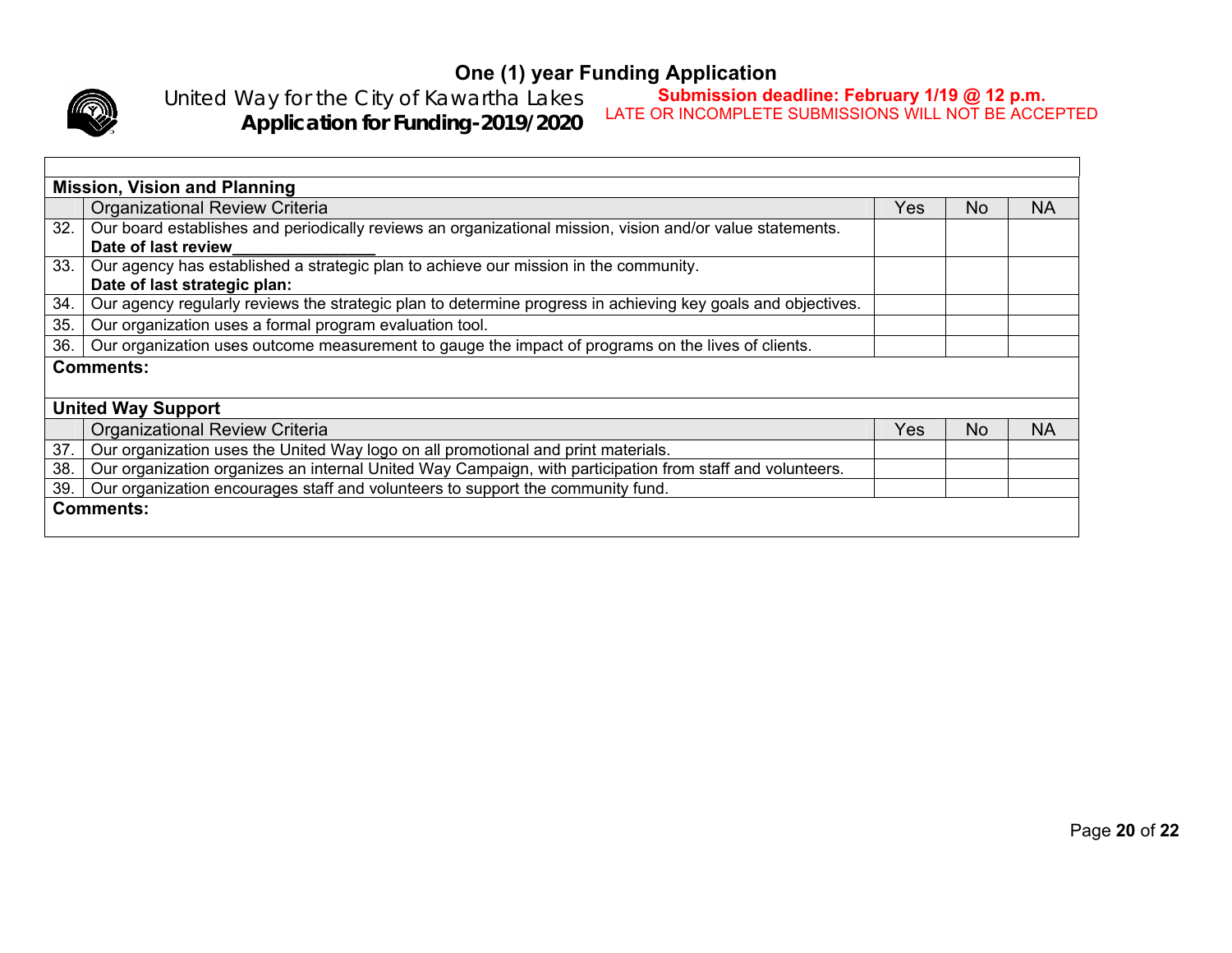*United Way for the City of Kawartha Lakes Application for Funding-2019/2020*

**Submission deadline: February 1/19 @ 12 p.m.**  LATE OR INCOMPLETE SUBMISSIONS WILL NOT BE ACCEPTED

## FUNDED AGENCY SUBMISSION: CHECKLIST

 $\bigcirc$  (3) 8 % X 11 copies of your completed application for funding

- o Double‐sided, page numbered. Do not bind copies, do not submit promotional material
- o **Email <sup>a</sup> PDF copy of all documents to office@ckl.unitedway.ca**
- Approved upcoming fiscal year budget
	- o Audited Financial Statements or review engagement financial statements from an accredited accounting firm.

## **NEW APPLICANTS: Two (2) year historical financial statements**

- Year to Date Financial
- Review engagement financial statements or Audited Financial Statements **AND** Budget
- Minutes of AGM or Board meeting approving yearly financial statements and accounting firm.
- A current job description for **any** position(s) that are currently funded or will be funded with United Way dollars.
- $\bigcirc$  If you are applying for monies from other funding bodies that will co-fund your United Way request, please attach a brief summary detailing: the funder applied to, the total dollars requested, a list of budget items that will be co-funded (i.e. salary, program costs, etc) and an indication of when you anticipate receipt of the funding. Please provide an explanation as to what steps your agency will take if more than one potential funder provides dollars for your funding request.
- **For National or Provincial organizations** we also require income/expense statements specifically for City of Kawartha Lakes operations and/or Haliburton County (can be un‐audited). Note‐ Submissions not providing separate financial statements for CKL and/or Haliburton County operations will not be considered.
- $O$  Annual report including program information and statistics
- O Board of Directors List: including addresses, occupations, terms of office, and board position